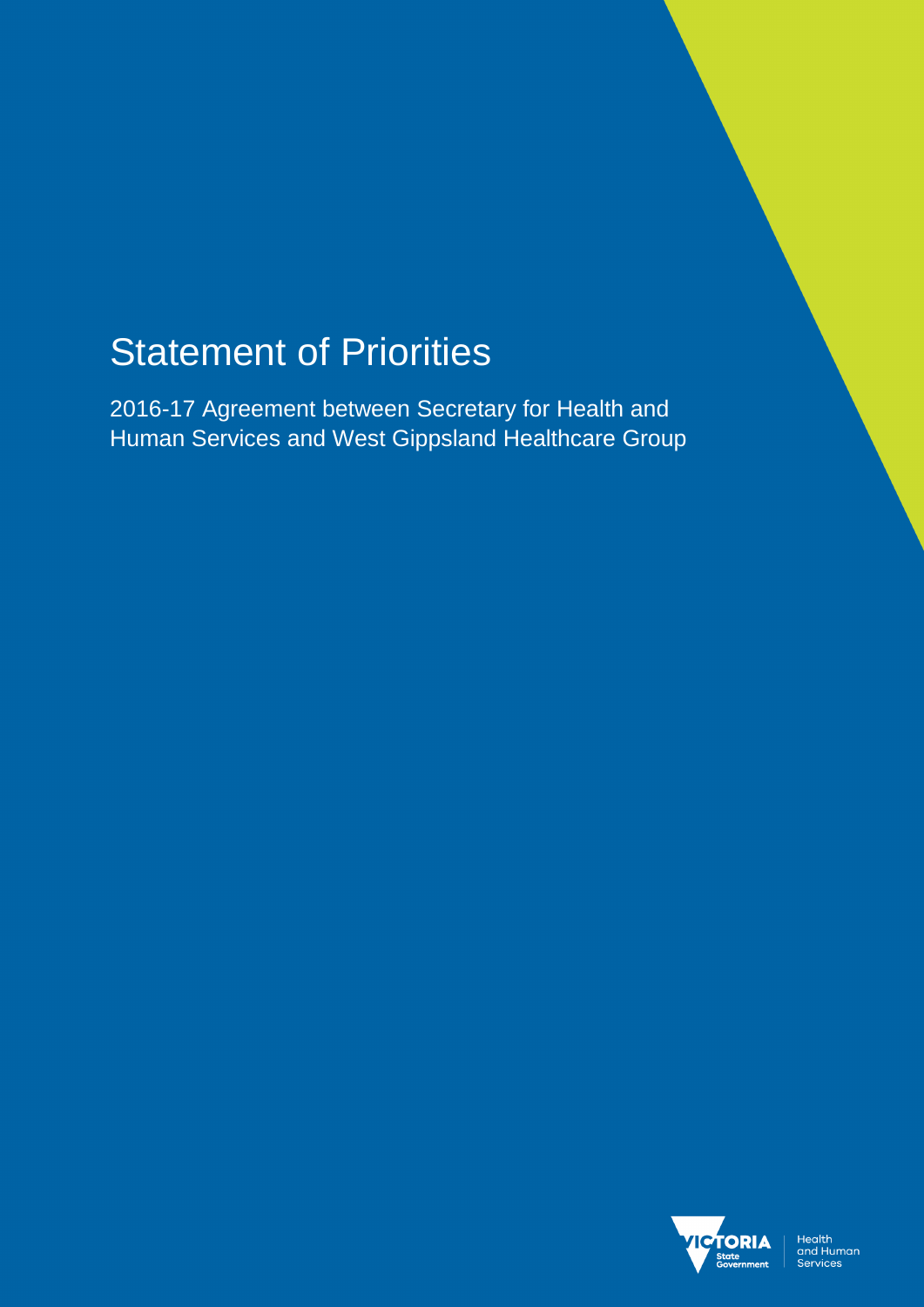To receive this publication in an accessible format phone 9096 1309, using the National Relay Service 13 36 77 if required, or email [ryan.heath@dhhs.vic.gov.au.](mailto:ryan.heath@dhhs.vic.gov.au)

Authorised and published by the Victorian Government, 1 Treasury Place, Melbourne.

© State of Victoria, Department of Health and Human Services, November 2016.

ISBN/ISSN 2206-7175

Available at [https://www2.health.vic.gov.au/hospitals-and-health-services/funding-performance](https://www2.health.vic.gov.au/hospitals-and-health-services/funding-performance-accountability/statement-of-priorities)[accountability/statement-of-priorities](https://www2.health.vic.gov.au/hospitals-and-health-services/funding-performance-accountability/statement-of-priorities)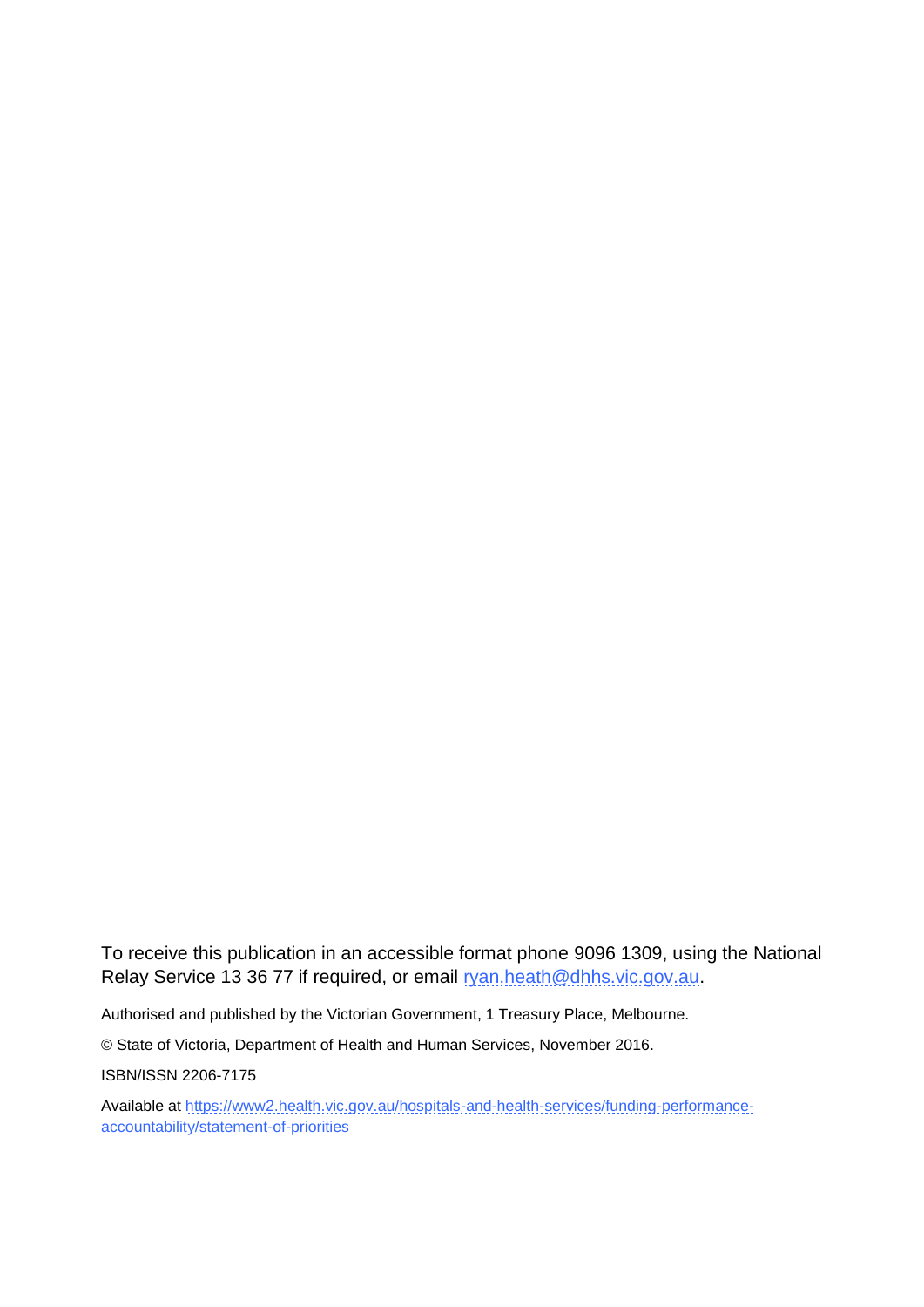# **Contents**

| Part D: Service Level Agreement for the purposes of the National Health Reform |  |
|--------------------------------------------------------------------------------|--|
|                                                                                |  |
|                                                                                |  |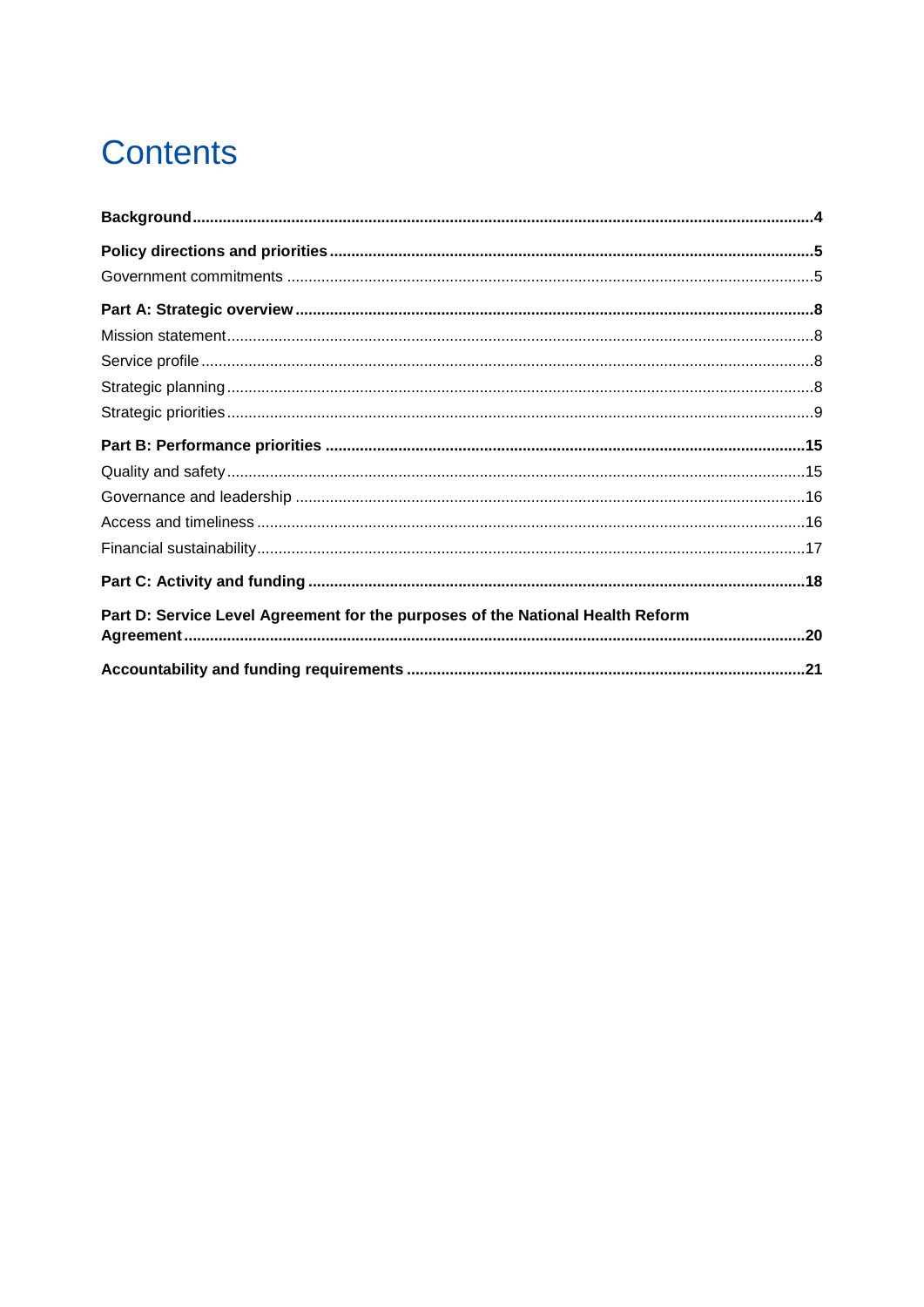## <span id="page-3-0"></span>**Background**

Statements of Priorities are formal funding and monitoring agreements between Victorian public hospitals and the Secretary for Health and Human Services. Agreements are in accordance with section 26 of the *Health Services Act 1988*.

Statements of Priorities are consistent with the health services' strategic plans and aligned to government policy directions and priorities. The annual agreements support the delivery of or substantial progress towards the key shared objectives of quality and safety, good governance and leadership, access and timeliness, and financial sustainability.

A Statement of Priorities consists of four parts:

- Part A provides an overview of the service profile, strategic priorities and deliverables the health service will achieve in the year ahead.
- Part B lists the performance priorities and agreed targets.
- Part C lists funding and associated activity.
- Part D forms the service agreement between each health service and the state of Victoria for the purposes of the National Health Reform Agreement.

Performance expectations and mechanisms used by the Department of Health and Human Services to monitor and manage performance are described in the *Victorian Health Service Performance Framework* and the *Victorian Health Agency Monitoring and Intervention*.

High standards of governance, transparency and accountability are essential. In this context, the Victorian Government commits to publish Statements of Priorities by 1 November each year and place more data about the performance of our health system into the public domain.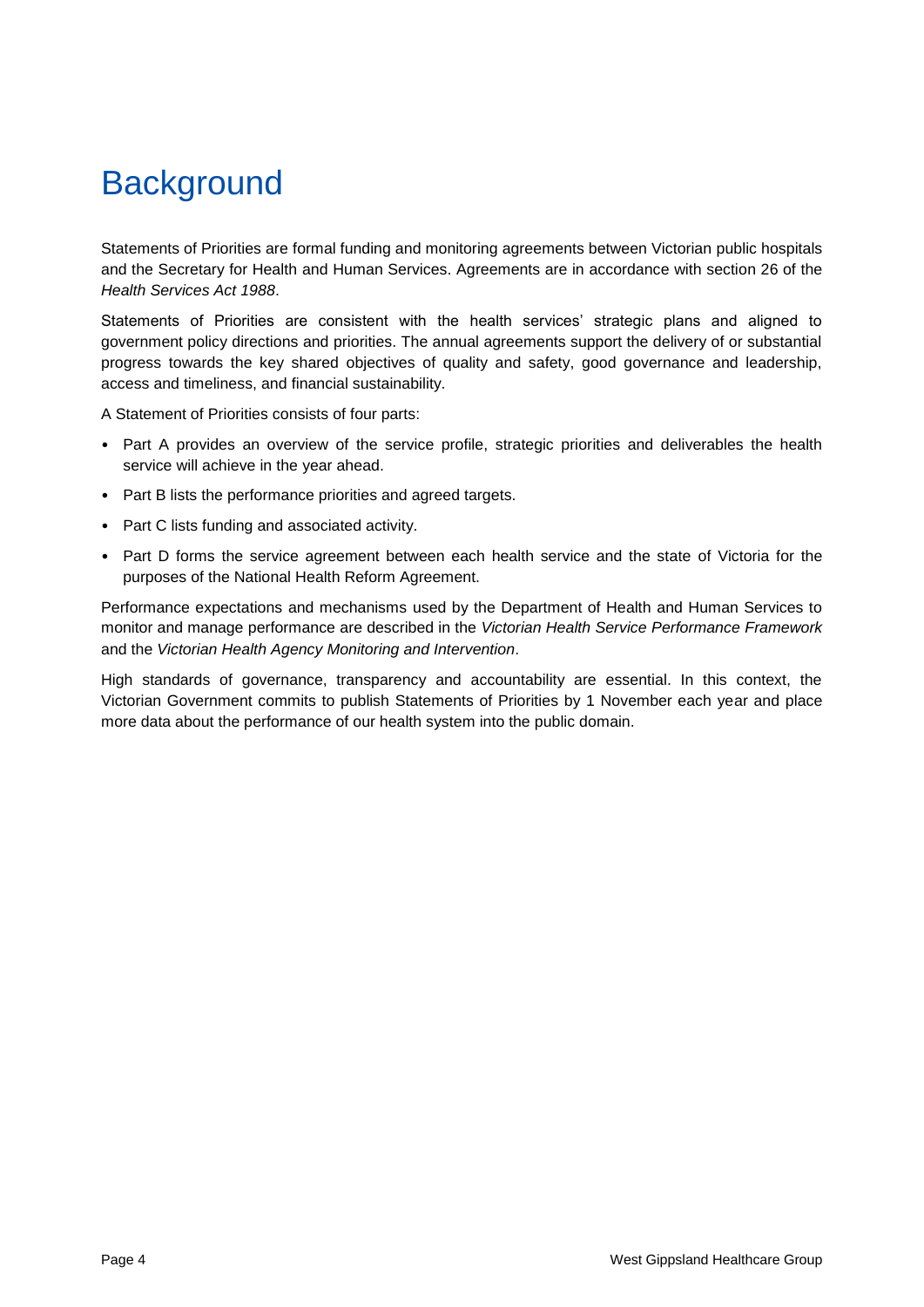## <span id="page-4-0"></span>Policy directions and priorities

The Victorian Government is committed to treating more patients sooner, support ongoing efforts to improve the overall health and wellbeing of Victorians by investing in the Victorian health system, and to work with Victoria's doctors, nurses, paramedics and others across the sector to increase capacity and improve access to high quality care for all Victorians. The Victorian Government continues to invest in hospital capacity to support current and future demand across the state. Government will work with all health, mental health and ambulance services to ensure all Victorians, no matter where they live or their socioeconomic status, are able to access the care they need. High-quality person-centred healthcare will be provided by a diverse and adaptable workforce with the right mix of skills to meet the needs and expectations of consumers.

To support a healthy population and sustainable health system, the Government is committed to an increased focus on prevention, community and primary health services, care in the home and health promotion.

Whether it's through building new facilities, providing extra funding and resources, or promoting better health outcomes in the community; the Victorian Government is committed to securing a stronger and more reliable health system for all Victorians.

The Better Care Victoria Innovation Fund will provide funding for sector-led innovation projects and support the development of innovation capability across the state. In 2016–17 the Better Care Victoria Innovation Fund will have \$10 million to invest across Victoria. Funded projects will be required to demonstrate a strong ability to significantly improve timely and appropriate access to high-quality care for Victorians. Initially this investment will be across five focus areas: chronic complex medical patients; outpatients; care outside the hospital walls; variance in practice in delivering defined areas of care; and the 24-hour health system.

### <span id="page-4-1"></span>**Government commitments**

#### **Improving health services**

- Funding to enable health services to respond to growing patient demand across Victoria (\$978.4 million). Targeted services include emergency department presentations, intensive care, maternity admissions, specialist clinics, palliative care, chemotherapy, radiotherapy and subacute care.
- Additional elective surgery activity to meet existing demand and significantly reduce waiting times (\$335 million).
- The *2016-17 Victorian Budget* invests an additional \$356 million in mental health and drug treatment funding*,* which will help deliver the Government's 10-year Mental Health Plan.
- Additional mental health and drug funding will increase support for Victorians with a mental illness and their families, including supporting young Victorians and responding to vulnerable children, families and trauma.
- Additional funding will assist in managing critical demand in the mental health system and ensuring people with a mental illness receive the specialist intensive care they need (\$132 million).
- Strengthening oversight of quality and safety across Victorian health services (\$16.8 million).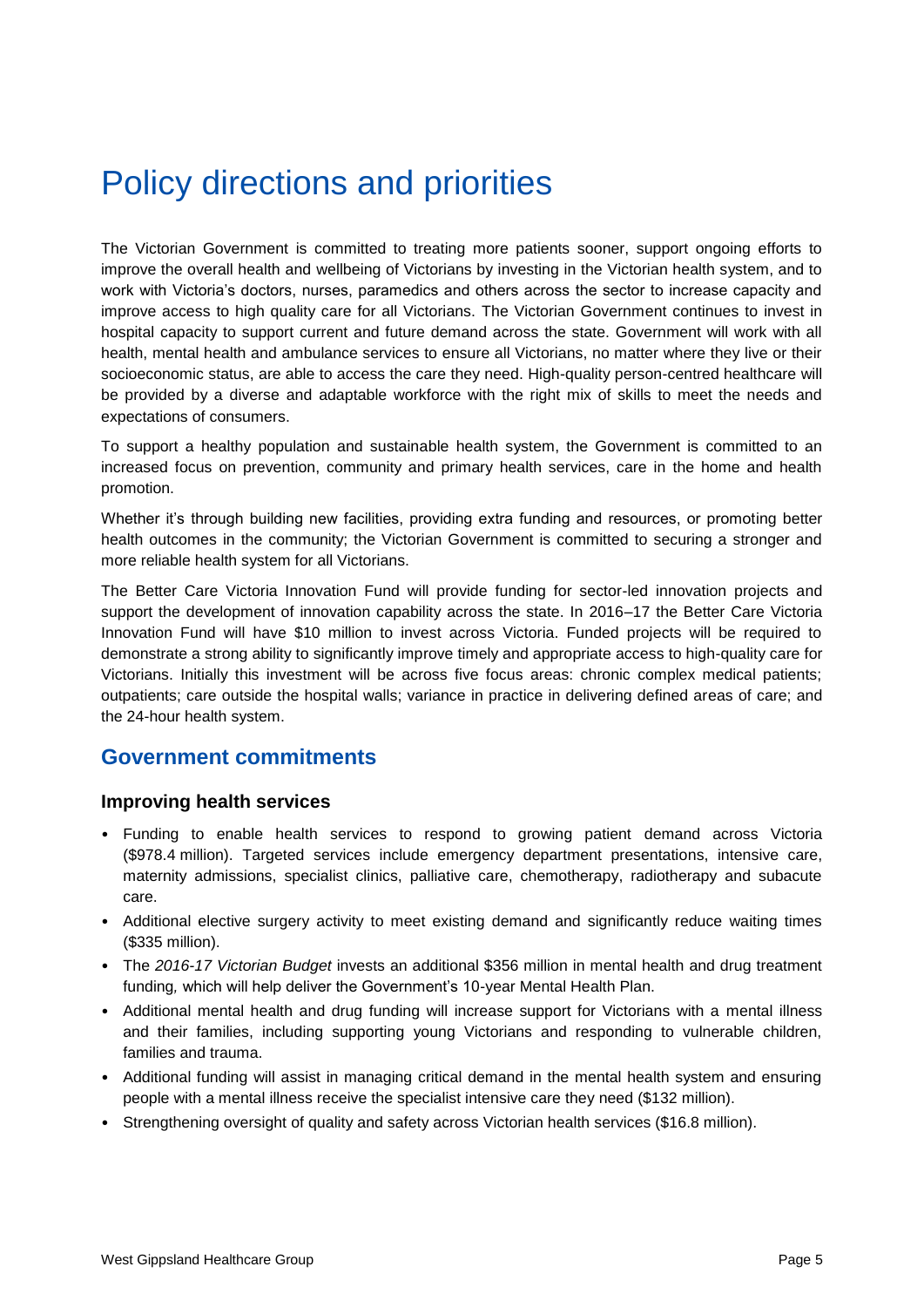- Provide certainty and direction on system health design, configuration and distribution services by developing a Statewide Design, Service and Infrastructure Plan for Victoria's health system, including a series of new design, service and infrastructure plans for each of Victoria's major service streams, including cardiac, maternity and newborn, clinical mental health, surgical, cancer, and genetics services.
- Implement Victoria's 10-year mental health plan to improve the mental health and wellbeing of Victorians. Through the plan, Victorians will: have genuine choice about options and services available; be supported through services that build optimism and hope; have universal access to highquality, integrated public services; and access to specialist mental health services where and when needed the most.
- Report on the implementation of Victoria's 10-year mental health plan through an annual report to Parliament.
- Strengthen mental health support for marginalised Victorians including development of targeted support for Victorians with a mental illness, focusing on disadvantaged people with moderate severity mental illness, including Aboriginal, transgender and gender diverse people (\$9.9 million).
- Strengthen maternity care through the expansion of training for smaller, generally rural, services that otherwise have limited access to specialist training.
- Strengthened incident reporting mechanisms to improve hospital data timeliness and reliability, and ensure early identification of quality and safety issues.

### **Capital investments**

- Goulburn Valley Health's Shepparton campus will be redeveloped, including a new four-storey tower delivering theatres and new wards, refurbishment of the existing theatres, expansion of the Emergency Department including the addition of treatment bays and a new short stay unit, expansion of medical imaging, and the refurbishment of the maternity ward including a new Special Care Nursery (\$169 million).
- Urgent works will be completed at Footscray Hospital to improve infrastructure and engineering services while planning is undertaken for the future redevelopment of Footscray Hospital (\$61.3 million).
- Infrastructure will be upgraded across the Austin Hospital campus in Heidelberg to improve service reliability and minimise risks to patients and staff (\$40.8 million).
- Works at the Broadmeadows Surgery Centre will be undertaken to expand surgery capacity at Northern Health by providing two additional operating theatres, expanding the Central Sterile Services Department and enhancing patient reception and recovery facilities (\$17.3 million).
- Work will also begin on Australia's first specialist stand-alone heart hospital at Monash University in Clayton (\$135 million).
- A new purpose built mental health unit will be co-located and integrated with the new Monash Children's Hospital in Clayton. The new facility will deliver specialist assessment and treatment mental health services for children and adults up to 25 years of age including inpatient beds, community treatment and intensive and specialist care (\$14.6 million).
- The Victorian Government will rebuild Orygen Youth Mental Health, a major clinical and research facility for young people across Victoria with serious mental illness. This will house both Orygen Youth Mental Health Services' Clinical Program, and Orygen, the National Centre of Excellence in Youth Mental Health, combining clinical, education and training, and research services (\$59.0 million).
- A 12-bedroom facility for women, capable of also accommodating up to three young dependent children, will increase the range and number of services available to people with a mental illness and their families. This will ensure that women with an acute mental illness in the north and west of Melbourne, and their dependents, have access to a flexible, safe and appropriate facility for short stay periods (\$8.4 million).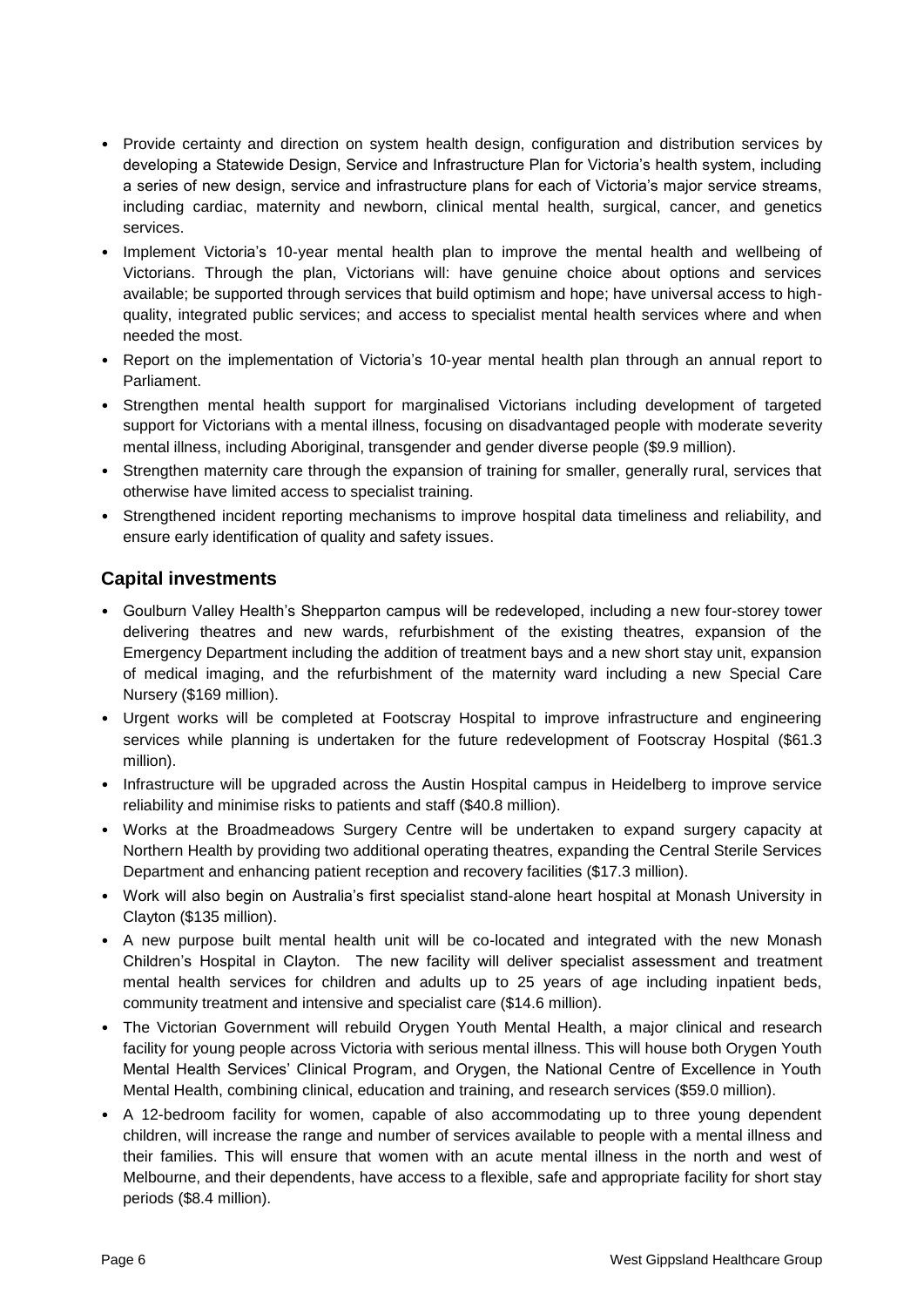### **Health workforce**

- Working with health services in 2016-17 to address the issues of inappropriate workplace behaviours, including bullying and harassment and create a culture and environment that supports both staff and patient safety in healthcare settings.
- Initiatives across occupational violence, bullying and harassment and worker health and wellbeing are aimed at ensuring health services are safe, respectful and healthy places to work.
- Training for up to 9,700 health and human services workers who may have contact with people who are affected by ice. Training and support will be tailored to address the specific needs of vulnerable population groups, including Aboriginal people and LGBTIQ groups (\$6 million).

### **Rural and regional health**

- The Regional Health Infrastructure Fund will allow for the upgrade of regional hospital facilities to meet the needs of their local communities (\$200 million).
- Additional ambulance services (emergency transports, non-emergency transports and treatments not requiring transport) for eligible concession card holders (\$64 million).
- Alcohol and drug residential rehabilitation services across the state will be expanded by developing an 18-20 bed residential alcohol and drug rehabilitation facility in the Grampians region servicing the Ballarat community (\$6 million).

### **Other initiatives**

- Fix ambulance services, giving paramedics the support and resources they need to save lives (\$143 million).
- Ensure access to medical cannabis, a life-changing treatment for those who are seriously ill in exceptional circumstances, through the establishment the establishment of the Office of Medicinal Cannabis and an independent Medical Advisory Committee (\$28.5 million).
- Continued prevention and early detection of perinatal depression to support new mothers experiencing depression (\$1.6 million).
- Improve ambulance response times, and build and upgrade facilities and equipment (\$5 million)
- Funding for new suicide prevention initiatives under the Victorian Government's 10-year Suicide Prevention Framework. The framework aims to halve the number of suicides over the next decade (\$27.5 million).
- Real time prescription monitoring system. Pharmacy prescription records for Schedule 8 and other dangerous medicines will be connected in real time to a centralised system, which will also be accessible to doctors (\$29.5 million).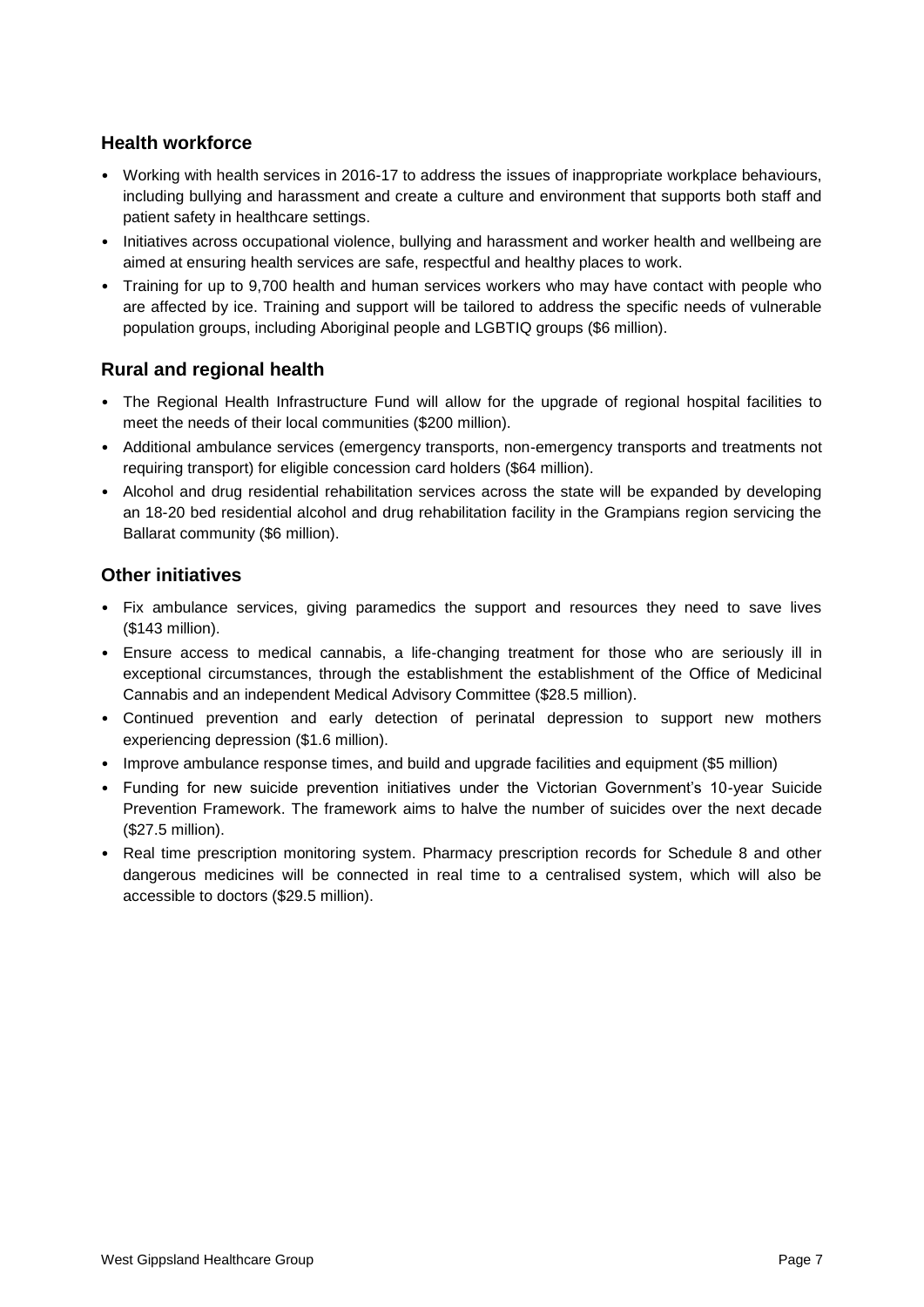# <span id="page-7-0"></span>Part A: Strategic overview

### <span id="page-7-1"></span>**Mission statement**

**Vision**: To improve the health and wellbeing of our community.

**Mission**: West Gippsland Healthcare Group is committed to the provision of high quality, integrated healthcare that meets the changing needs of individuals and our community.

#### **WHAT WE VALUE**

**Our customers**: Being committed to continuity of care for individuals whilst recognising rights, responsibilities and participation.

**Our community**: Being a responsible corporate citizen and neighbour in caring for our community and environment.

**Our staff**: We are committed to our staff's wellbeing and ongoing development.

**Leadership**: Being a role model in the planning and delivery of health services.

**Improving performance**: Ensuring continuous quality improvement.

### <span id="page-7-2"></span>**Service profile**

West Gippsland Healthcare Group is a fully accredited, customer focussed health organisation providing acute, residential care and community health services to over 45,000 people in the rural, urban residential, agricultural and industrial areas located within Baw Baw Shire and beyond.

West Gippsland Healthcare Group comprises a number of sites throughout the shire of Baw Baw; Community Services Centres in Warragul and Trafalgar; Rawson Community Health Centre; Andrews House Aged Care Residence; Cooinda Lodge Aged Care Residence; Warragul Linen Service and West Gippsland Hospital.

The main catchment area is the Baw Baw Shire which is experiencing significant growth, with a population forecast to rise from 45,000 to 75,000 by 2031 (Victoria in Future 2014 - Department of Planning and Community Development) and is recognised as a peri-urban growth area.

In 2015-16 a West Gippsland Baw Baw Strategic Services Plan was completed in partnership with the Department of Health and Human Services, Monash Health and Latrobe Regional Hospital. The plan confirmed an ongoing role for West Gippsland Healthcare Group as a sub-regional hospital and projected future service level requirements. This has led to \$1 million government commitment for a revised masterplan and feasibility study in 2016-17 to consider the longer term provision of health services in West Gippsland.

West Gippsland Healthcare Group owns a 58 acre parcel of land, located between Warragul and Drouin that has been identified by the health service as a site for a potential new hospital to meet the health needs of West Gippsland into the future. Securing commitment to the new site is the major strategic objective of the Board. Meeting the increased demand within the confines of an ageing infrastructure and having a clear direction for the future underpin the West Gippsland Healthcare Group Strategic Plan 2015 – 2018.

### <span id="page-7-3"></span>**Strategic planning**

West Gippsland Healthcare Group Strategic Plan 2015 – 2018 can be read at website: <http://www.wghg.com.au/WGHG/Content/Publications/Strategic-Plan-2015-2018>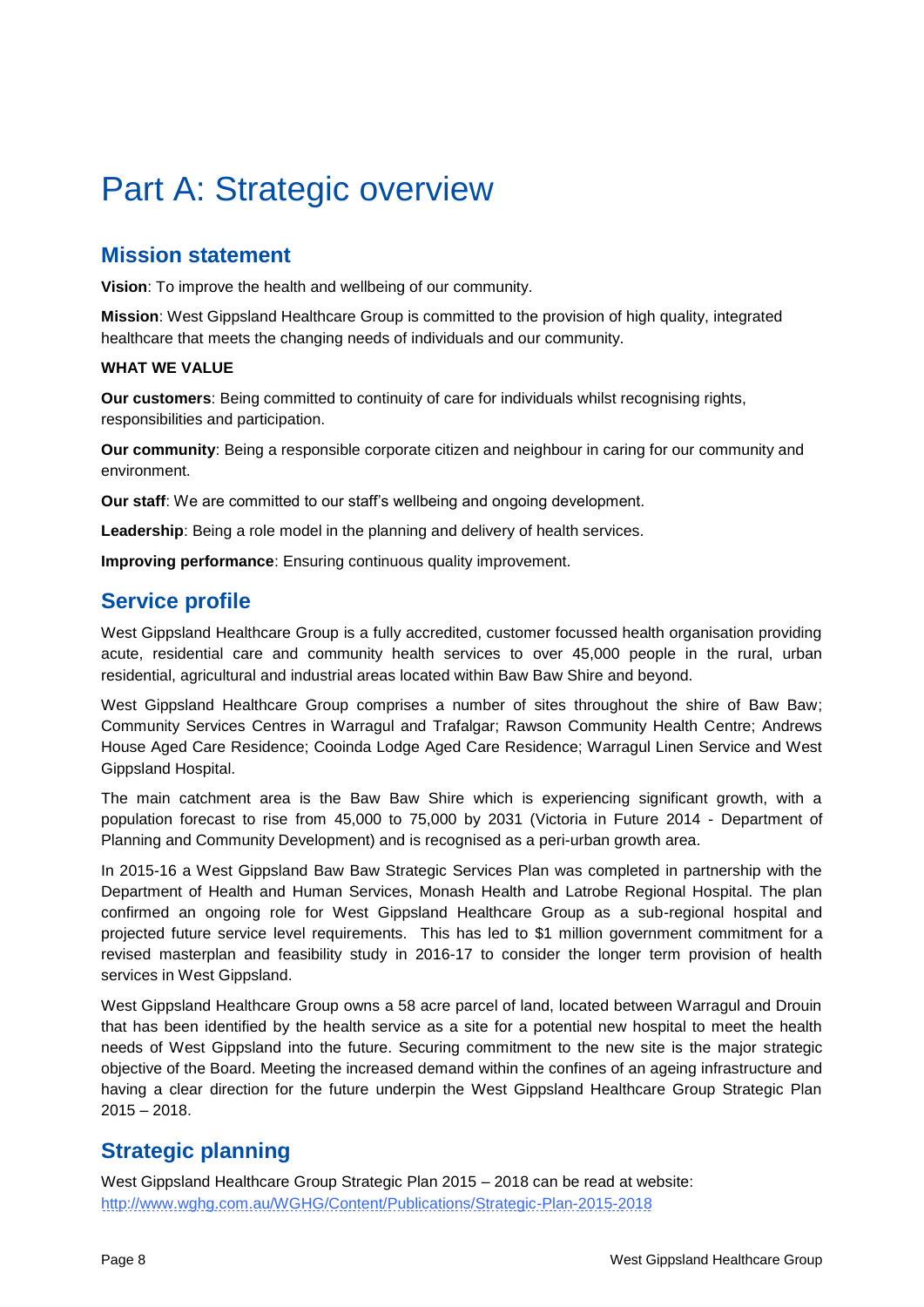## <span id="page-8-0"></span>**Strategic priorities**

In 2016-17 West Gippsland Health Service will contribute to the achievement of the Government's commitments by:

| <b>Domain</b>         | <b>Action</b>                                                                                                                                                                                 | <b>Deliverables</b>                                                                                                                                                                           |
|-----------------------|-----------------------------------------------------------------------------------------------------------------------------------------------------------------------------------------------|-----------------------------------------------------------------------------------------------------------------------------------------------------------------------------------------------|
| Quality and<br>safety | Implement systems and processes to<br>recognise and support person-centred<br>end of life care in all settings, with a focus<br>on providing support for people who<br>choose to die at home. | Monitor the quality of end of life care for<br>all patients and report through relevant<br>committee structure including local<br><b>General Practitioners.</b>                               |
|                       |                                                                                                                                                                                               | Review current policy and procedures to<br>ensure they are reflective of current<br>practice.                                                                                                 |
|                       |                                                                                                                                                                                               | Consider the use of the Care Plan for the<br>Dying Person - Victoria, supported<br>through the Centre for Palliative Care at<br>St Vincent's Hospital.                                        |
|                       | Advance care planning is included as a<br>parameter in an assessment of outcomes<br>including: mortality and morbidity review<br>reports, patient experience and routine<br>data collection.  | Appoint a project person to lead the<br>implementation of the Advance Care<br>Planning - have the conversation: A<br>strategy for Victorian health services<br>2014-18 at the health service. |
|                       |                                                                                                                                                                                               | Achieve a target of 50 per cent of patients<br>over 70 years of age have a documented<br>advanced care directive or plan as part of<br>their medical record.                                  |
|                       |                                                                                                                                                                                               | Mortality reviews to include assessment<br>as to whether an Advance Care Plan was<br>in place and whether it was followed.                                                                    |
|                       | Progress implementation of a whole-of-<br>hospital model for responding to family<br>violence.                                                                                                | Deliver a training package and present<br>policies that have been developed for<br>responding to family violence using the<br>Strengthening Hospital Response to<br>Family Violence model.    |
|                       | Develop a regional leadership culture that<br>fosters multidisciplinary and multi-<br>organisational collaboration to promote                                                                 | Actively support and participate in<br>regional projects and committees such<br>as:                                                                                                           |
|                       | learning and the provision of safe, quality<br>care across rural and regional Victoria.                                                                                                       | • Chief Executive Officer forum,                                                                                                                                                              |
|                       |                                                                                                                                                                                               | • Director of Nursing and Midwifery<br>forum,                                                                                                                                                 |
|                       |                                                                                                                                                                                               | <b>Regional Maternity and Perinatal</b><br>Morbidity and Mortality committees,                                                                                                                |
|                       |                                                                                                                                                                                               | • Gippsland Regional Integrated Cancer<br>Services, and                                                                                                                                       |
|                       |                                                                                                                                                                                               | <b>Gippsland Health Alliance</b>                                                                                                                                                              |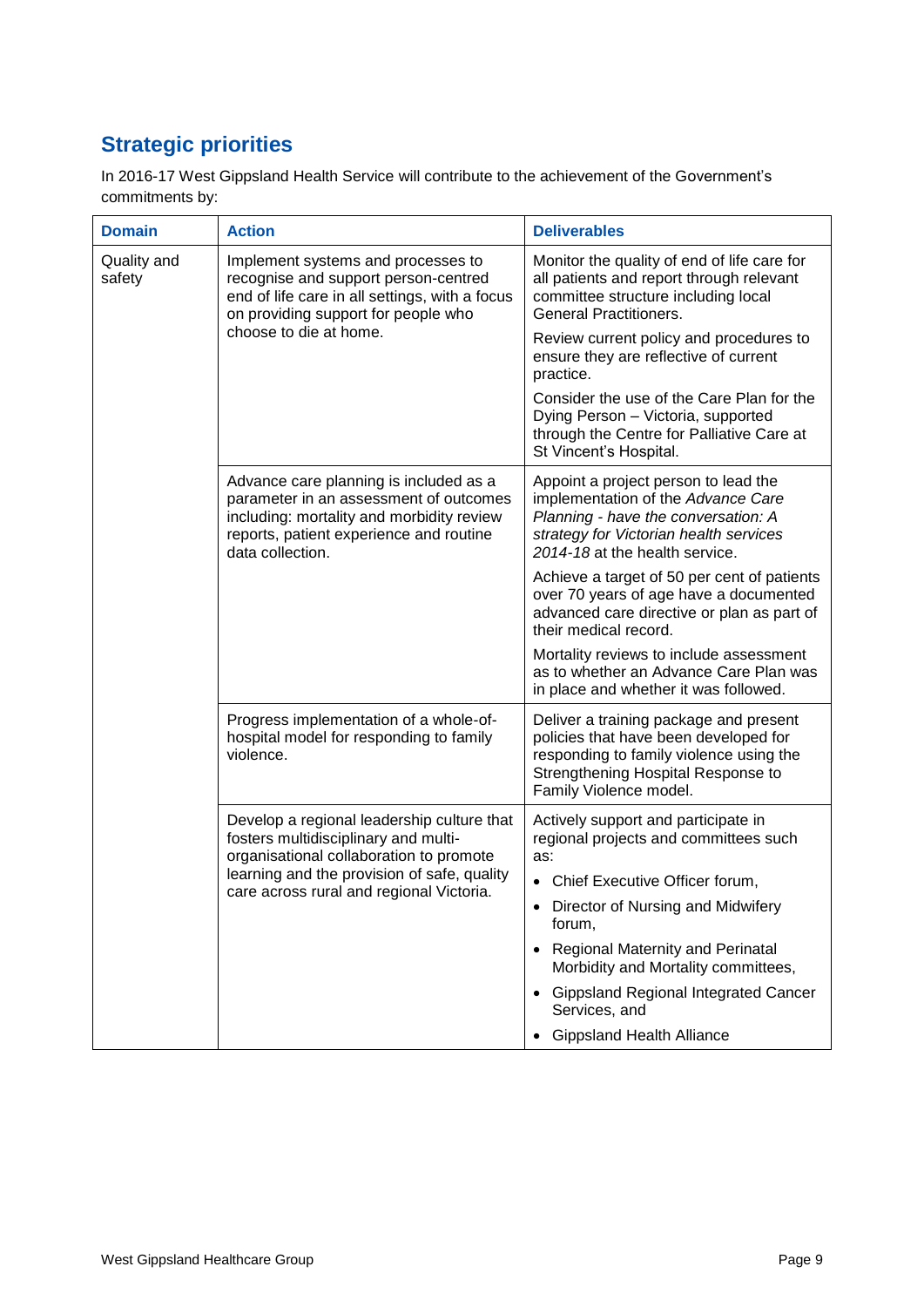| <b>Domain</b>            | <b>Action</b>                                                                                                                                                                                                                                                                                                                                           | <b>Deliverables</b>                                                                                                                                                                                                                                                                                                                                              |
|--------------------------|---------------------------------------------------------------------------------------------------------------------------------------------------------------------------------------------------------------------------------------------------------------------------------------------------------------------------------------------------------|------------------------------------------------------------------------------------------------------------------------------------------------------------------------------------------------------------------------------------------------------------------------------------------------------------------------------------------------------------------|
|                          | Establish a foetal surveillance<br>competency policy and associated<br>procedures for all staff providing maternity<br>care that includes the minimum training<br>requirements, safe staffing arrangements<br>and ongoing compliance monitoring<br>arrangements.                                                                                        | Matrix of Foetal Surveillance Education<br>Program training requirements required<br>for levels of clinical involvement and<br>patient management, including remedial<br>strategies where required, to be<br>developed by March 2017.<br>Monitoring of Foetal Surveillance<br>Education Program training levels to be<br>managed within e-Credentialing program. |
|                          | Use patient feedback, including the<br>Victorian Healthcare Experience Survey<br>to drive improved health outcomes and<br>experiences through a strong focus on<br>person and family centred care in the<br>planning, delivery and evaluation of<br>services, and the development of new<br>models for putting patients first.                          | Involve Community Advisory Council in<br>review of Victorian Healthcare Experience<br>Survey results to identify and address<br>opportunities for improvement.                                                                                                                                                                                                   |
|                          | Develop a whole of hospital approach to<br>reduce the use of restrictive practices for<br>patients, including seclusion and restraint.                                                                                                                                                                                                                  | Review of current policy and practice to<br>ensure best practice.<br>Continue training of all staff in Code Grey<br>practice.                                                                                                                                                                                                                                    |
| Access and<br>timeliness | Ensure the development and<br>implementation of a plan in specialist<br>clinics to: (1) optimise referral<br>management processes and improve<br>patient flow through to ensure patients<br>are seen in turn and within time; and (2)<br>ensure Victorian Integrated Non-admitted<br>Health data accurately reflects the status<br>of waiting patients. | Implement a "Do not attend" policy and<br>guidelines by December 2016.<br>Through centralised intake, develop a<br>consistent approach to identifying priority<br>patients and waiting list parameters.                                                                                                                                                          |
|                          | Ensure the implementation of a range of<br>strategies (including processes and<br>service models) to improve patient flow,<br>transfer times and efficiency in the<br>emergency department, with particular<br>focus on patients who did not wait for<br>treatment and/or patients that re-<br>presented within 48 hours.                               | Investigate the introduction of a short stay<br>model of care as one strategy to improve<br>patient flow from the Emergency<br>Department. Submit application to build<br>Short Stay Unit under Regional Health<br>Infrastructure Fund.                                                                                                                          |
|                          |                                                                                                                                                                                                                                                                                                                                                         | Explore feasibility of moving Hospital In<br>The Home under the Emergency<br>Department management to increase<br>admissions directly from the Emergency<br>Department.                                                                                                                                                                                          |
|                          |                                                                                                                                                                                                                                                                                                                                                         | Review Hospital In The Home Guidelines<br>for Pneumonia, Cellulitis and Uro-sepsis<br>by March 2017 to increase early transfer<br>to the program or direct admission to<br>assist with patient flow within the<br>organisation.                                                                                                                                  |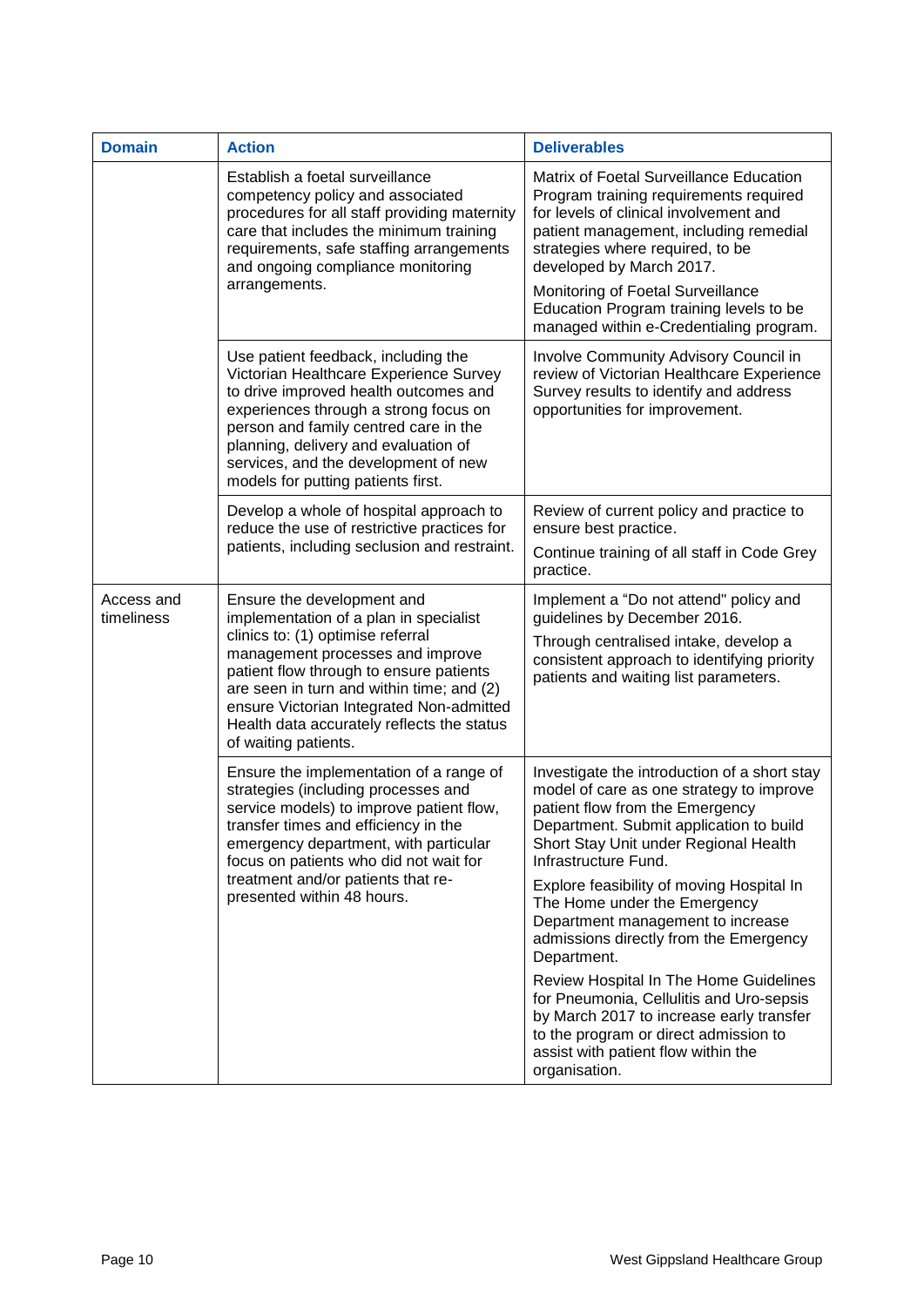| <b>Domain</b>                        | <b>Action</b>                                                                                                                                                                                                                                                                                                               | <b>Deliverables</b>                                                                                                                                                                                                                                                                                                                                                                      |
|--------------------------------------|-----------------------------------------------------------------------------------------------------------------------------------------------------------------------------------------------------------------------------------------------------------------------------------------------------------------------------|------------------------------------------------------------------------------------------------------------------------------------------------------------------------------------------------------------------------------------------------------------------------------------------------------------------------------------------------------------------------------------------|
|                                      | Identify opportunities and implement<br>pathways to aid prevention and increase<br>care outside hospital walls by optimising<br>appropriate use of existing programs (i.e.<br>the Health Independence Program or<br>telemedicine).                                                                                          | Establish telephone secondary consults<br>for the Health Independence Program<br>Continence Program by December 2016<br>to improve access to the service.<br>Explore options for telemedicine in<br>Psychiatry and Dementia Care to reduce<br>impost of travel on clients and improve<br>service access.                                                                                 |
|                                      |                                                                                                                                                                                                                                                                                                                             | Participate on Steering Committee for<br><b>Gippsland Primary Health Network</b><br>Clinical Pathways project.                                                                                                                                                                                                                                                                           |
|                                      | Increase the proportion of patients (locally<br>and across the state) who receive                                                                                                                                                                                                                                           | Review current practice of referral to<br>surgical waiting list by December 2016.                                                                                                                                                                                                                                                                                                        |
|                                      | treatment within the clinically<br>recommended time for surgery and<br>implement ongoing processes to ensure<br>patients are treated in turn and within                                                                                                                                                                     | Review data management and develop<br>key performance indicator reports to<br>better manage waiting list by December<br>2016.                                                                                                                                                                                                                                                            |
|                                      | clinically recommended timeframes.                                                                                                                                                                                                                                                                                          | Review current Pre Admission Clinic<br>processes to maximise patients'<br>readiness for care by December 2016.                                                                                                                                                                                                                                                                           |
|                                      | Develop and implement a strategy to<br>ensure the preparedness of the<br>organisation for the National Disability<br>and Insurance Scheme and Home and<br>Community Care program transition and<br>reform, with particular consideration to<br>service access, service expectations,<br>workforce and financial management. | Work in partnership with other Gippsland<br>public health services to develop a<br>response strategy to the roll out of the<br>National Disability and Insurance<br>Scheme.                                                                                                                                                                                                              |
| Supporting<br>healthy<br>populations | Support shared population health and<br>wellbeing planning at a local level -<br>aligning with the Local Government<br>Municipal Public Health and Wellbeing<br>plan and working with other local<br>agencies and Primary Health Networks.                                                                                  | Participate in the development of the Baw<br>Baw Shire Municipal Public Health and<br>Wellbeing Plan and align the West<br>Gippsland Healthcare Group Integrated<br>Health Promotion activities to the plan.                                                                                                                                                                             |
|                                      | Focus on primary prevention, including<br>suicide prevention activities, and aim to<br>impact on large numbers of people in the<br>places where they spend their time<br>adopting a place based, whole of<br>population approach to tackle the multiple<br>risk factors of poor health.                                     | Develop health promotion and prevention<br>activities in conjunction with regional<br>primary health provider and interested<br>stakeholders, with the aim of tackling the<br>multiple risk factors of poor health through<br>a whole of population approach and<br>consistent communication themes.                                                                                     |
|                                      | Develop and implement strategies that<br>encourage cultural diversity such as<br>partnering with culturally diverse<br>communities, reflecting the diversity of<br>your community in the organisational<br>governance, and having culturally<br>sensitive, safe and inclusive practices.                                    | In partnership with local Aboriginal<br>communities, identify opportunities to<br>deliver culturally sensitive services.<br>Develop and implement the identified<br>strategies in the West Gippsland<br>Healthcare Group Home and Community<br>Care and Commonwealth Home Support<br>Program Diversity Plan to improve access<br>to services by culturally diverse<br>community members. |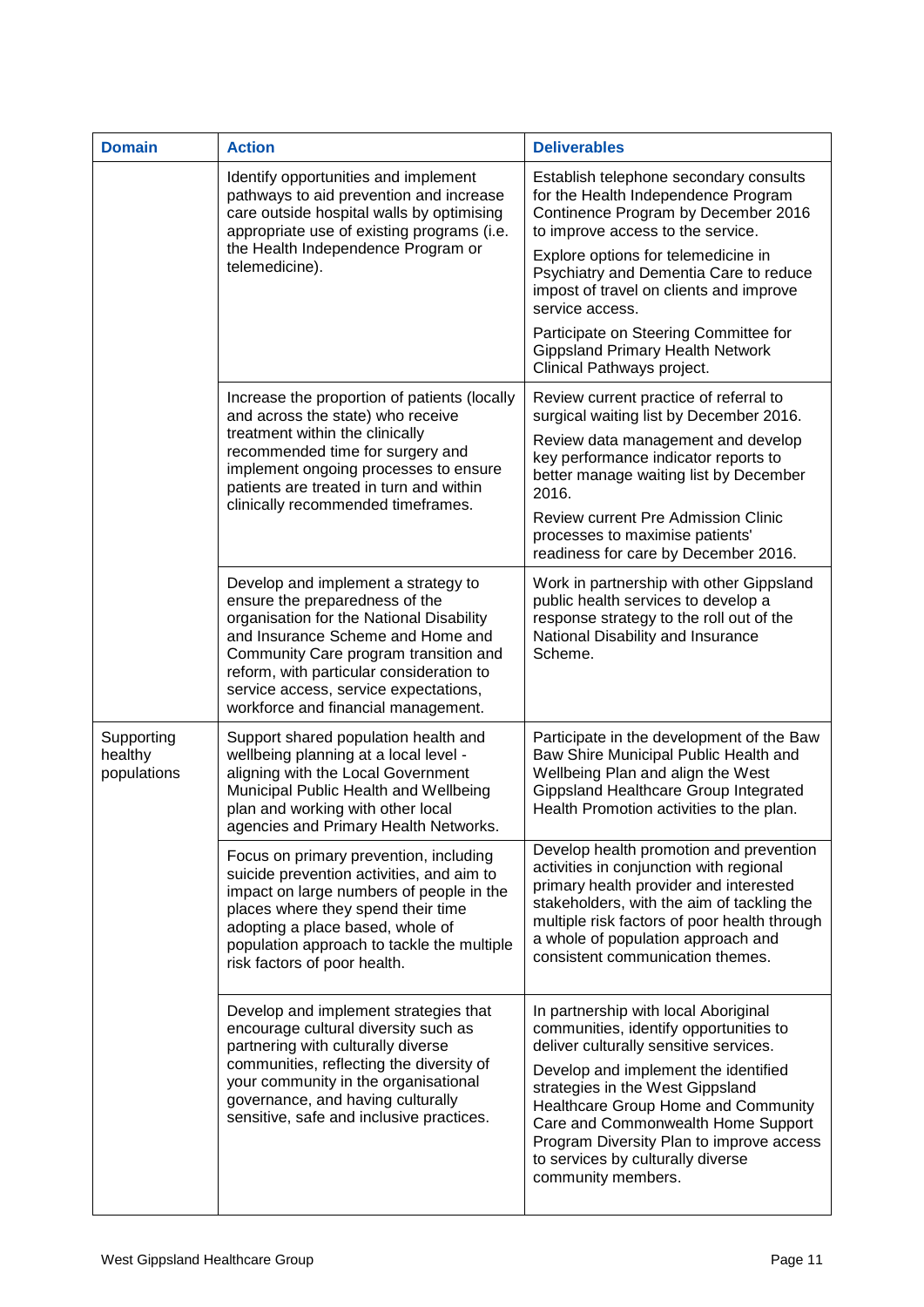| <b>Domain</b>                | <b>Action</b>                                                                                                                                                                                                                                                                                                                                                                                                                                                                                                                                                                                                                                                                                                      | <b>Deliverables</b>                                                                                                                                                                                                                                                                                                                                                  |
|------------------------------|--------------------------------------------------------------------------------------------------------------------------------------------------------------------------------------------------------------------------------------------------------------------------------------------------------------------------------------------------------------------------------------------------------------------------------------------------------------------------------------------------------------------------------------------------------------------------------------------------------------------------------------------------------------------------------------------------------------------|----------------------------------------------------------------------------------------------------------------------------------------------------------------------------------------------------------------------------------------------------------------------------------------------------------------------------------------------------------------------|
|                              | Improve the health outcomes of<br>Aboriginal and Torres Strait Islander<br>people by establishing culturally safe<br>practices which recognise and respect<br>their cultural identities and safely meets<br>their needs, expectations and rights.                                                                                                                                                                                                                                                                                                                                                                                                                                                                  | Complete Phase 2 of Reconnect project<br>to implement strategies to increase<br>access to West Gippsland Healthcare<br>Group services to the Aboriginal<br>community.<br>Provide "Be Deadly, Get Healthy"<br>outreach exercise program to Aboriginal<br>community to provide an environment to<br>encourage healthy lifestyles.                                      |
|                              | Drive improvements to Victoria's mental<br>health system through focus and<br>engagement in activity delivering on the<br>10 Year Plan for Mental Health and active<br>input into consultations on the Design,<br>Service and Infrastructure Plan for<br>Victoria's Clinical mental health system.                                                                                                                                                                                                                                                                                                                                                                                                                 | Contribute at local and statewide level<br>through Primary Health Network clinical<br>council and stakeholder consultations.                                                                                                                                                                                                                                         |
|                              | Using the Government's Rainbow<br>eQuality Guide, identify and adopt<br>'actions for inclusive practices' and be<br>more responsive to the health and<br>wellbeing of lesbian, gay, bisexual,<br>transgender and intersex individuals and<br>communities.                                                                                                                                                                                                                                                                                                                                                                                                                                                          | Undertake a gap analysis against the<br>Rainbow eQuality Guide and develop<br>strategies to address any identified gaps.                                                                                                                                                                                                                                             |
| Governance<br>and leadership | Demonstrate implementation of the<br>Victorian Clinical Governance Policy<br>Framework: Governance for the provision<br>of safe, quality healthcare at each level of<br>the organisation, with clearly documented<br>and understood roles and responsibilities.<br>Ensure effective integrated systems,<br>processes and leadership are in place to<br>support the provision of safe, quality,<br>accountable and person centred<br>healthcare. It is an expectation that health<br>services implement to best meet their<br>employees' and community's needs, and<br>that clinical governance arrangements<br>undergo frequent and formal review,<br>evaluation and amendment to drive<br>continuous improvement. | Review Q-Dash (Key Performance<br>Indicator dashboard) ensuring appropriate<br>benchmarks and data targeted to<br>appropriate level (Board Clinical<br>governance versus Executive &<br>Department) by June 2017.<br>Implement software to support e-<br>Credentialing and e-Recruitment by<br>February 2017.                                                        |
|                              | Contribute to the development and<br>implementation of Local Region Action<br>Plans under the series of statewide<br>design, service and infrastructure plans<br>being progressively released from 2016<br>17. Development of Local Region Action<br>Plans will require partnerships and active<br>collaboration across regions to ensure<br>plans meet both regional and local<br>service needs, as articulated in the<br>statewide design, service and<br>infrastructure plans.                                                                                                                                                                                                                                  | Develop a transition plan in partnership<br>with the Department of Health and<br>Human Services and neighbouring health<br>services to commence implementation of<br>the West Gippsland Baw Baw Strategic<br>Service Plan recommendations.<br>Actively participate in and implement the<br>outcomes of the Gippsland Maternity Plan<br>Implementation Working Party. |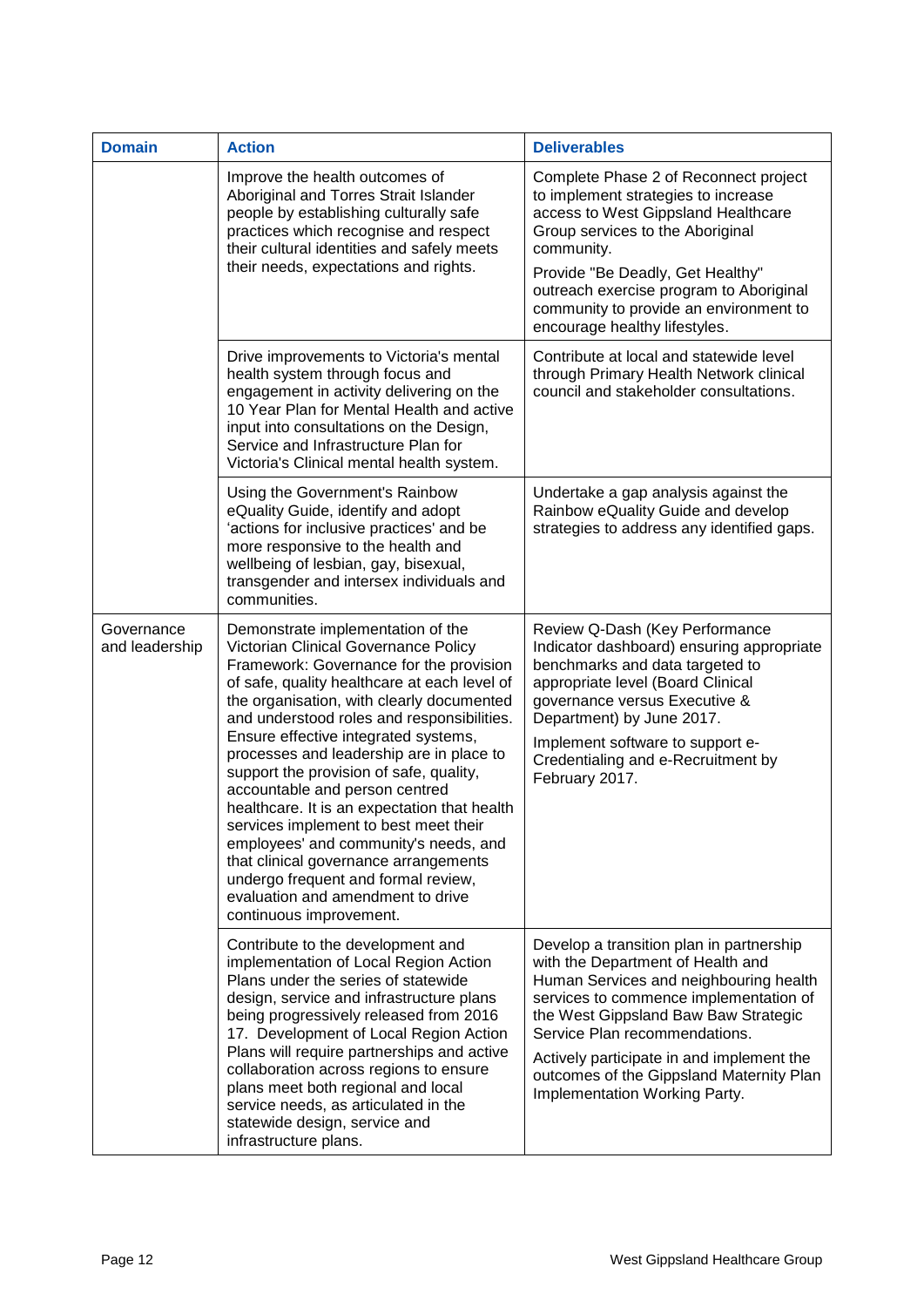| <b>Domain</b> | <b>Action</b>                                                                                                                                                                                                                                                                                                                                                                                                                                                                                                                                                                                                                                                                                                                                                                                                | <b>Deliverables</b>                                                                                                                                                                                                                                                                                                                                                                                                                                       |
|---------------|--------------------------------------------------------------------------------------------------------------------------------------------------------------------------------------------------------------------------------------------------------------------------------------------------------------------------------------------------------------------------------------------------------------------------------------------------------------------------------------------------------------------------------------------------------------------------------------------------------------------------------------------------------------------------------------------------------------------------------------------------------------------------------------------------------------|-----------------------------------------------------------------------------------------------------------------------------------------------------------------------------------------------------------------------------------------------------------------------------------------------------------------------------------------------------------------------------------------------------------------------------------------------------------|
|               | Ensure that an anti-bullying and<br>harassment policy exists and includes the<br>identification of appropriate behaviour,<br>internal and external support mechanisms<br>for staff and a clear process for reporting,<br>investigation, feedback, consequence and<br>appeal and the policy specifies a regular<br>review schedule.                                                                                                                                                                                                                                                                                                                                                                                                                                                                           | Review of Bullying and Harassment<br>Policy against stated requirements by<br>February 2017. Implement any identified<br>gaps in existing policy by April 2017.<br>Employee Assistance Program<br>awareness to be ongoing.                                                                                                                                                                                                                                |
|               | Board and senior management ensure<br>that an organisational wide occupational<br>health and safety risk management<br>approach is in place which includes: (1) A<br>focus on prevention and the strategies<br>used to manage risks, including the<br>regular review of these controls; (2)<br>Strategies to improve reporting of<br>occupational health and safety incidents,<br>risks and controls, with a particular focus<br>on prevention of occupational violence<br>and bullying and harassment, throughout<br>all levels of the organisation, including to<br>the board; and (3) Mechanisms for<br>consulting with, debriefing and<br>communicating with all staff regarding<br>outcomes of investigations and controls<br>following occupational violence and<br>bullying and harassment incidents. | Ensure progress against implementation<br>plan for actions from the Occupational<br>Health and Safety Management Plan is<br>reported to the Audit and Risk Committee<br>quarterly.<br>Occupational Health and Safety Key<br>Performance Indictors to be monitored<br>and reported to Board.<br>Preventative training targeted for<br>Occupational Health and Safety hot<br>spots, for example manual handling and<br>falls, to be delivered by June 2017. |
|               | Implement and monitor workforce plans<br>that: improve industrial relations; promote<br>a learning culture; align with the Best<br><b>Practice Clinical Learning Environment</b><br>Framework; promote effective succession<br>planning; increase employment<br>opportunities for Aboriginal and Torres<br>Strait Islander people; ensure the<br>workforce is appropriately qualified and<br>skilled; and support the delivery of high-<br>quality and safe person centred care.                                                                                                                                                                                                                                                                                                                             | Implement actions scheduled for 2016<br>from the West Gippsland Healthcare<br>Group People and Culture Plan 2016-<br>2019 including staff learning program and<br>e-recruitment and e-credentialing.                                                                                                                                                                                                                                                      |
|               | Create a workforce culture that: (1)<br>includes staff in decision making; (2)<br>promotes and supports open<br>communication, raising concerns and<br>respectful behaviour across all levels of<br>the organisation; and (3) includes<br>consumers and the community.                                                                                                                                                                                                                                                                                                                                                                                                                                                                                                                                       | Utilise results from 2016 People Matters<br>Survey to develop appropriate responses<br>to address identified opportunities for<br>improvement.                                                                                                                                                                                                                                                                                                            |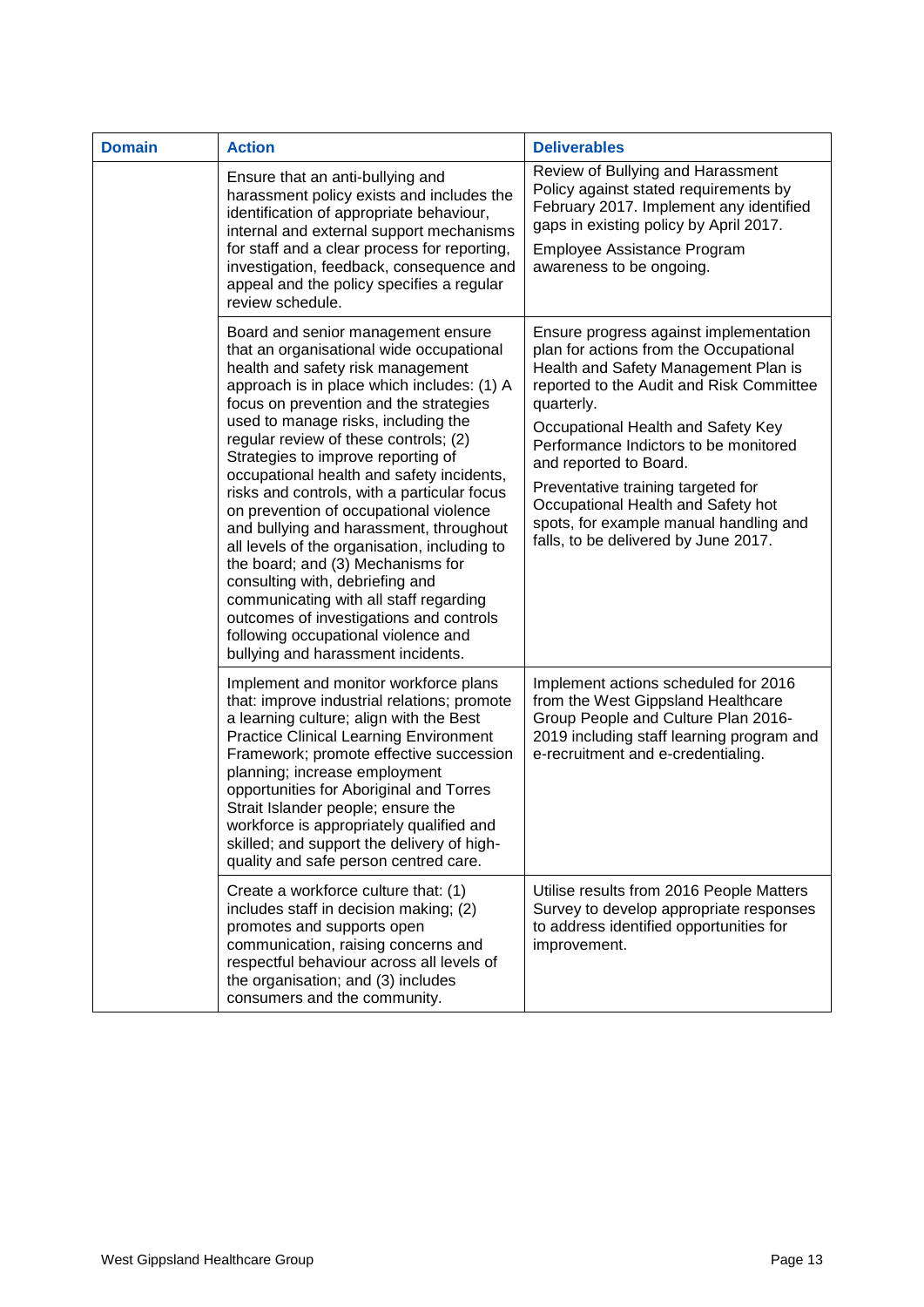| <b>Domain</b>               | <b>Action</b>                                                                                                                                                                                                                                                                                                                                                                                                                                                                                                                                                                                                                                                                                                                                                                          | <b>Deliverables</b>                                                                                                                                                                                                                             |
|-----------------------------|----------------------------------------------------------------------------------------------------------------------------------------------------------------------------------------------------------------------------------------------------------------------------------------------------------------------------------------------------------------------------------------------------------------------------------------------------------------------------------------------------------------------------------------------------------------------------------------------------------------------------------------------------------------------------------------------------------------------------------------------------------------------------------------|-------------------------------------------------------------------------------------------------------------------------------------------------------------------------------------------------------------------------------------------------|
|                             | Ensure that the Victorian Child Safe<br>Standards are embedded in everyday<br>thinking and practice to better protect<br>children from abuse, which includes the<br>implementation of: strategies to embed an<br>organisational culture of child safety; a<br>child safe policy or statement of<br>commitment to child safety; a code of<br>conduct that establishes clear<br>expectations for appropriate behaviour<br>with children; screening, supervision,<br>training and other human resources<br>practices that reduce the risk of child<br>abuse; processes for responding to and<br>reporting suspected abuse of children;<br>strategies to identify and reduce or<br>remove the risk of abuse and strategies to<br>promote the participation and<br>empowerment of children. | Develop a training package by December<br>2016 to be delivered to all high priority<br>staff by June 2017.<br>This training will be delivered using a<br>multifaceted approach with formal<br>presentation, online content and group<br>format. |
|                             | Implement policies and procedures to<br>ensure patient facing staff have access to<br>vaccination programs and are<br>appropriately vaccinated and/or<br>immunised to protect staff and prevent<br>the transmission of infection to<br>susceptible patients or people in their<br>care.                                                                                                                                                                                                                                                                                                                                                                                                                                                                                                | Review of all current staff health policies<br>by June 2017.<br>Implement process to ensure mandatory<br>vaccination status is collected and<br>documented on commencement of<br>employment at the health service.                              |
| Financial<br>sustainability | Further enhance cash management<br>strategies to improve cash sustainability<br>and meet financial obligations as they are<br>due.                                                                                                                                                                                                                                                                                                                                                                                                                                                                                                                                                                                                                                                     | Continue progress on achieving the three<br>year Financial Improvement Plan to<br>actively manage expenditure growth to<br>ensure all service streams to be<br>financially independent.                                                         |
|                             | Actively contribute to the implementation<br>of the Victorian Government's policy to be<br>net zero carbon by 2050 and improve<br>environmental sustainability by identifying<br>and implementing projects, including<br>workforce education, to reduce material<br>environmental impacts with particular<br>consideration of procurement and waste<br>management, and publicly reporting<br>environmental performance data,<br>including measureable targets related to<br>reduction of clinical, sharps and landfill<br>waste, water and energy use and<br>improved recycling.                                                                                                                                                                                                       | <b>Ensure Energy Performance Contract</b><br>reductions in greenhouse gas emissions<br>and usage are being achieved through<br>the annual measurement and verification<br>process.                                                              |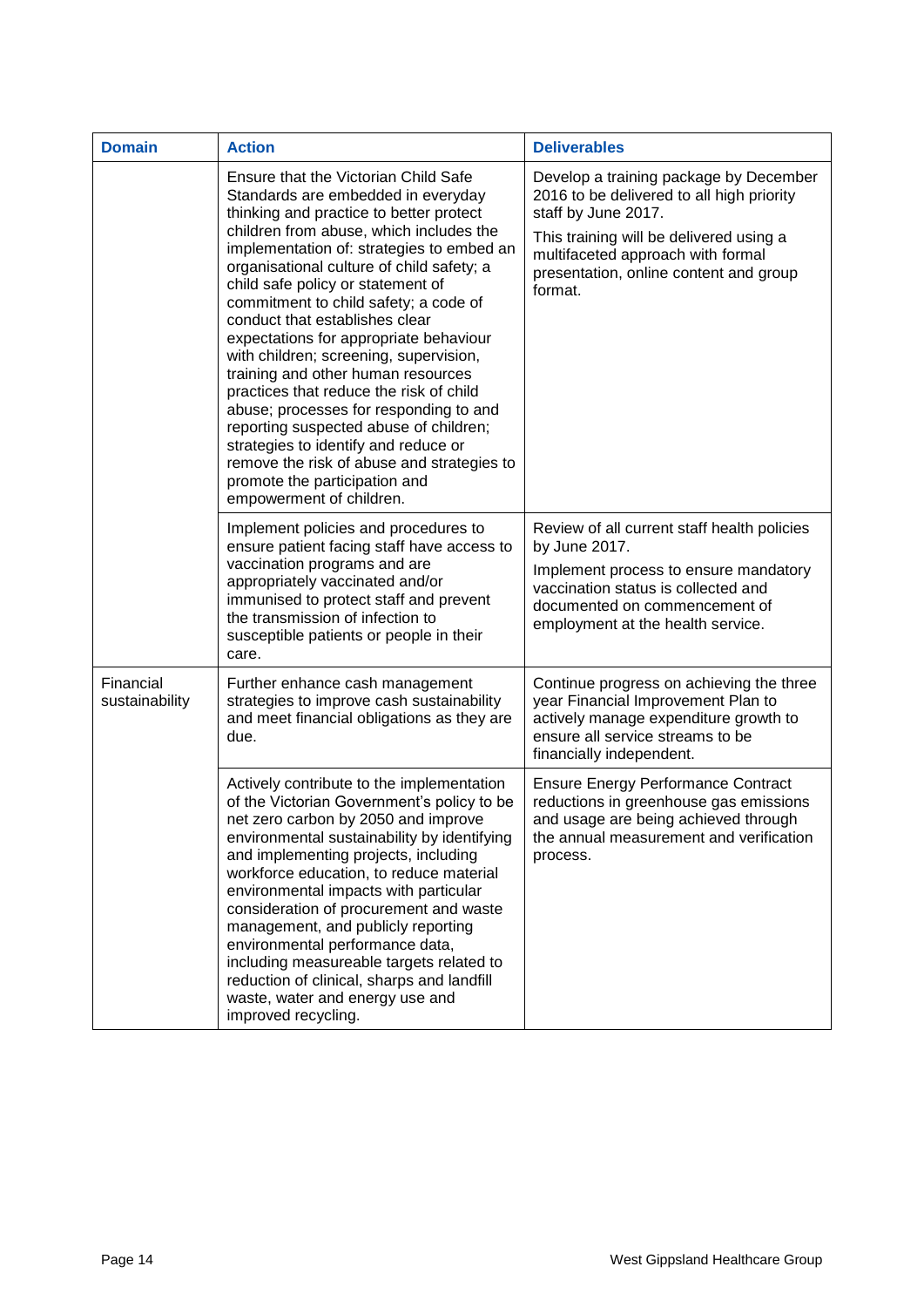# <span id="page-14-0"></span>Part B: Performance priorities

The *Victorian health agency monitoring and intervention* describes the Department of Health and Human Services' approach to monitoring and assessing the performance of health agencies and detecting, actively responding and intervening in relation to performance concerns and risk. This document aligns with the measuring and monitoring element of the *Victorian health services performance framework*.

Changes to the key performance measures in 2016-17 strengthen the focus on quality and safety, in particular maternity and newborn, and access and timeliness in line with ministerial and departmental priorities.

Further information is available at [https://www2.health.vic.gov.au/hospitals-and-health-services/funding](https://www2.health.vic.gov.au/hospitals-and-health-services/funding-performance-accountability)[performance-accountability.](https://www2.health.vic.gov.au/hospitals-and-health-services/funding-performance-accountability)

### <span id="page-14-1"></span>**Quality and safety**

| <b>Key performance indicator</b>                                                           | <b>Target</b>                 |  |
|--------------------------------------------------------------------------------------------|-------------------------------|--|
| <b>Accreditation</b>                                                                       |                               |  |
| Compliance with NSQHS Standards accreditation                                              | Full compliance               |  |
| Compliance with the Commonwealth's Aged Care Accreditation Standards                       | Full compliance               |  |
| Infection prevention and control                                                           |                               |  |
| Compliance with cleaning standards                                                         | Full compliance               |  |
| Submission of infection surveillance data to VICNISS <sup>1</sup>                          | Full compliance               |  |
| Compliance with the Hand Hygiene Australia program                                         | 80%                           |  |
| Percentage of healthcare workers immunised for influenza                                   | 75%                           |  |
| <b>Patient experience</b>                                                                  |                               |  |
| Victorian Healthcare Experience Survey - data submission                                   | Full compliance               |  |
| Victorian Healthcare Experience Survey - patient experience                                | 95% positive<br>experience    |  |
| Victorian Healthcare Experience Survey - discharge care                                    | 75% very positive<br>response |  |
| Maternity and newborn                                                                      |                               |  |
| Percentage of women with prearranged postnatal home care                                   | 100%                          |  |
| Rate of singleton term infants without birth anomalies with APGAR score <7 to 5<br>minutes | ≤1.6%                         |  |
| Rate of severe foetal growth restriction in singleton pregnancy undelivered by 40<br>weeks | ≤28.6%                        |  |
| <b>Continuing care</b>                                                                     |                               |  |
| Functional independence gain from admission to discharge, relative to length of<br>stay    | ≥0.39 (GEM)                   |  |

<sup>&</sup>lt;sup>1</sup> VICNISS is the Victorian Hospital Acquired Infection Surveillance System

 $\overline{a}$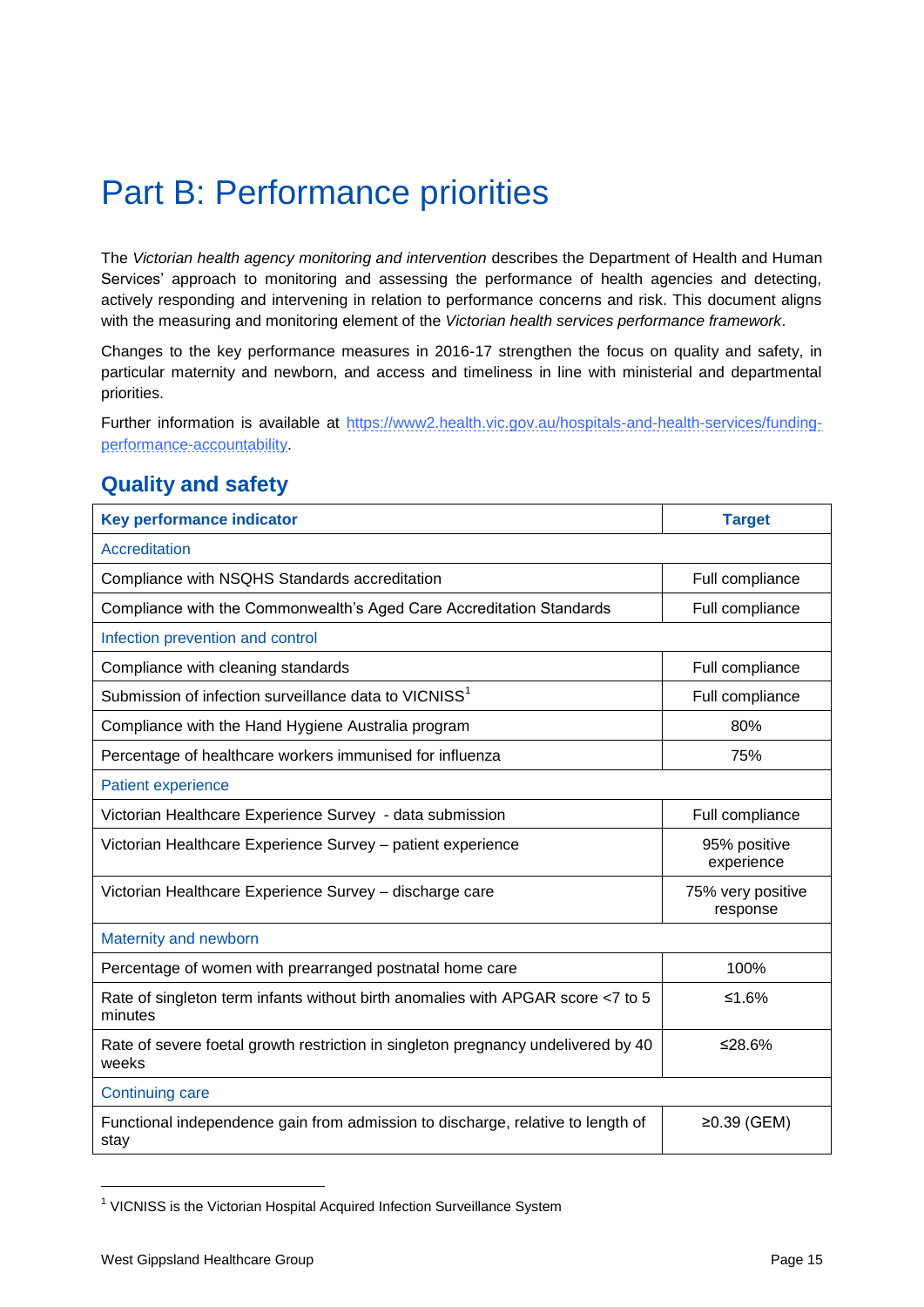## <span id="page-15-0"></span>**Governance and leadership**

| Key performance indicator                                                                          | <b>Target</b> |
|----------------------------------------------------------------------------------------------------|---------------|
| People Matter Survey - percentage of staff with a positive response to safety<br>culture questions | 80%           |

## <span id="page-15-1"></span>**Access and timeliness**

| <b>Key performance indicator</b>                                                                                         | <b>Target</b> |  |
|--------------------------------------------------------------------------------------------------------------------------|---------------|--|
| <b>Emergency care</b>                                                                                                    |               |  |
| Percentage of ambulance patients transferred within 40 minutes                                                           | 90%           |  |
| Percentage of Triage Category 1 emergency patients seen immediately                                                      | 100%          |  |
| Percentage of Triage Category 1 to 5 emergency patients seen within clinically<br>recommended times                      | 80%           |  |
| Percentage of emergency patients with a length of stay less than four hours                                              | 81%           |  |
| Number of patients with a length of stay in the emergency department greater<br>than 24 hours                            | $\Omega$      |  |
| <b>Elective surgery</b>                                                                                                  |               |  |
| Percentage of urgency category 1 elective patients admitted within 30 days                                               | 100%          |  |
| Percentage of urgency category 1, 2 and 3 elective patients admitted within<br>clinically recommended timeframes         | 94%           |  |
| 20% longest waiting Category 2 and 3 removals from the elective surgery<br>waiting list                                  | 100%          |  |
| Number of patients on the elective surgery waiting list <sup>2</sup>                                                     | 445           |  |
| Number of hospital initiated postponements per 100 scheduled admissions                                                  | ≤8/100        |  |
| Number of patients admitted from the elective surgery waiting list - annual total                                        | 2,640         |  |
| <b>Specialist clinics</b>                                                                                                |               |  |
| Percentage of urgent patients referred by a GP or external specialist who<br>attended a first appointment within 30 days | 100%          |  |
| Percentage of routine patients referred by GP or external specialist who<br>attended a first appointment within 365 days | 90%           |  |

<span id="page-15-2"></span> $^2$  The target shown is the number of patients on the elective surgery waiting list as at 30 June 2017.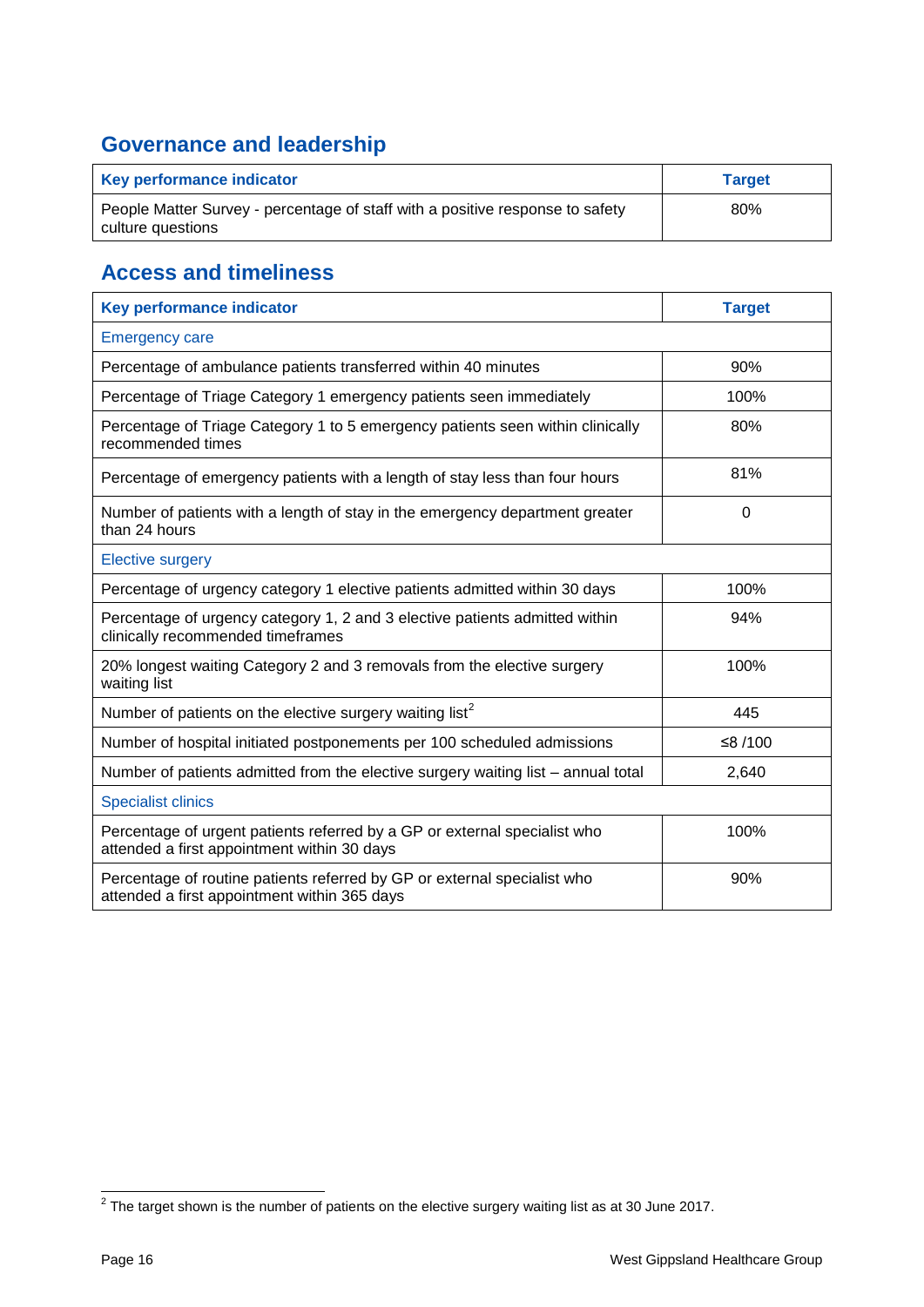## **Financial sustainability**

| Key performance indicator                                | <b>Target</b>   |  |
|----------------------------------------------------------|-----------------|--|
| <b>Finance</b>                                           |                 |  |
| Operating result (\$m)                                   | 0.75            |  |
| Trade creditors                                          | 60 days         |  |
| Patient fee debtors                                      | 60 days         |  |
| Public & private WIES <sup>3</sup> performance to target | 100%            |  |
| Adjusted current asset ratio                             | 0.7             |  |
| Number of days with available cash                       | 14 days         |  |
| Asset management                                         |                 |  |
| Basic asset management plan                              | Full compliance |  |

 $\overline{a}$ 

 $3$  WIES is a Weighted Inlier Equivalent Separation.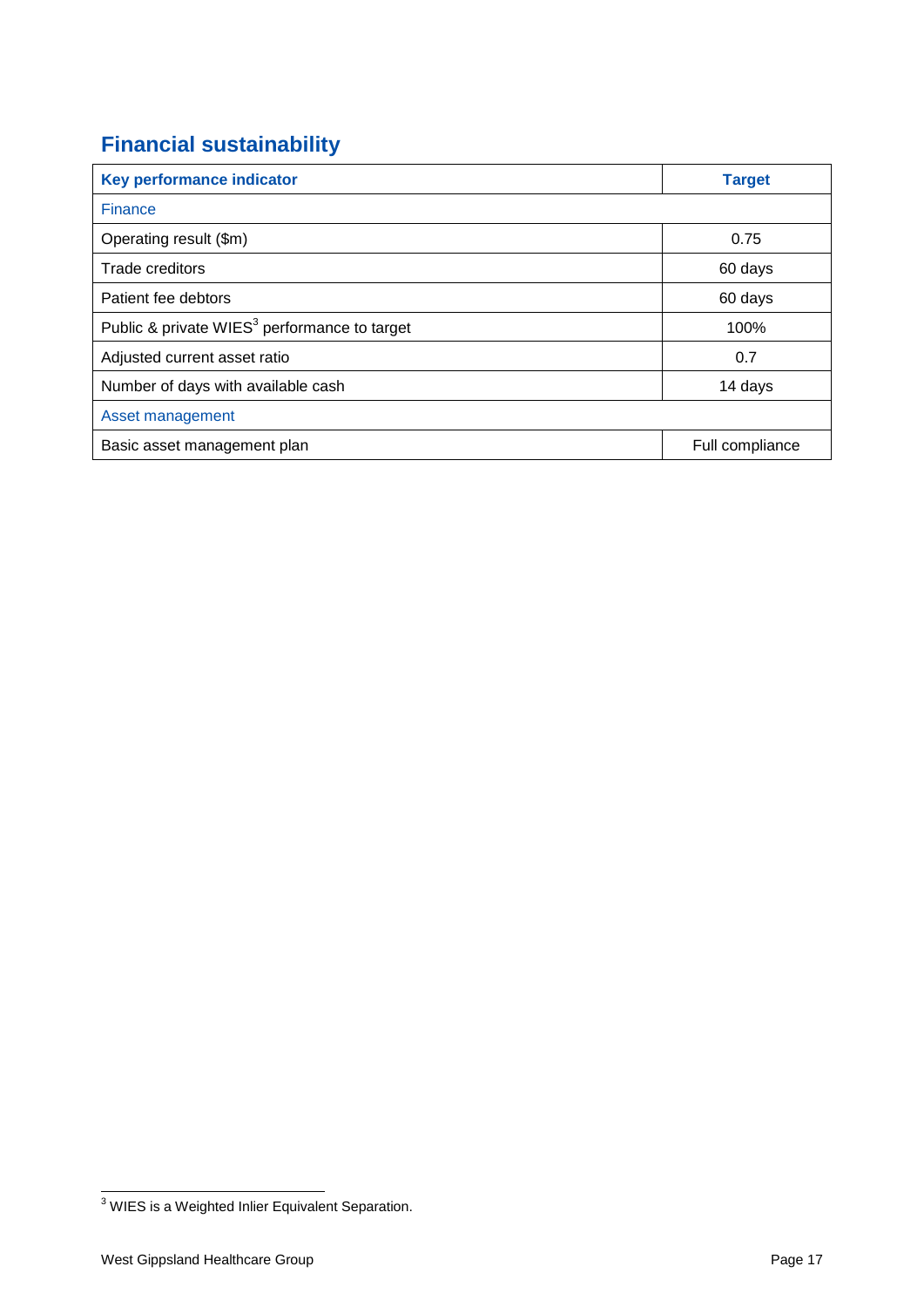# <span id="page-17-0"></span>Part C: Activity and funding

The performance and financial framework within which state government-funded organisations operate is described in 'Volume 2: Health operations 2016-17' of the Department of Health and Human Services' *Policy and funding guidelines.* 

The *Policy and funding guidelines* are available at [https://www2.health.vic.gov.au/about/policy-and](https://www2.health.vic.gov.au/about/policy-and-funding-guidelines)[funding-guidelines.](https://www2.health.vic.gov.au/about/policy-and-funding-guidelines)

Further information about the Department of Health and Human Services' approach to funding and price setting for specific clinical activities, and funding policy changes is also available at [https://www2.health.vic.gov.au/hospitals-and-health-services/funding-performance-accountability/pricing](https://www2.health.vic.gov.au/hospitals-and-health-services/funding-performance-accountability/pricing-funding-framework)[funding-framework.](https://www2.health.vic.gov.au/hospitals-and-health-services/funding-performance-accountability/pricing-funding-framework)

| <b>Funding type</b>                     | <b>Activity</b> | <b>Budget (\$'000)</b> |
|-----------------------------------------|-----------------|------------------------|
| <b>Acute Admitted</b>                   |                 |                        |
| <b>WIES DVA</b>                         | 129             | 636                    |
| <b>WIES Private</b>                     | 791             | 2,919                  |
| <b>WIES Public</b>                      | 8,400           | 40,799                 |
| <b>WIES TAC</b>                         | 26              | 108                    |
| <b>Acute Non-Admitted</b>               |                 |                        |
| <b>Emergency Services</b>               |                 | 6,923                  |
| Specialist Clinics - Public             |                 | 3,960                  |
| <b>Home Enteral Nutrition</b>           | 73              | 15                     |
| <b>Aged Care</b>                        |                 |                        |
| <b>HACC</b>                             | 4,991           | 594                    |
| <b>Residential Aged Care</b>            | 38,691          | 2,215                  |
| <b>Subacute and Non-Acute Admitted</b>  |                 |                        |
| Subacute WIES - GEM Private             | 17              | 159                    |
| Subacute WIES - GEM Public              | 84              | 857                    |
| Subacute WIES - Palliative Care Private | 7               | 69                     |
| Subacute WIES - Palliative Care Public  | 42              | 428                    |
| Subacute WIES - DVA                     | 20              | 253                    |
| <b>Subacute and Non-Acute Other</b>     |                 |                        |
| Other specified funding                 |                 | 235                    |
| <b>Subacute Non-Admitted</b>            |                 |                        |
| Health Independence Program - DVA       |                 | 85                     |
| Health Independence Program - Public    | 16,848          | 2,563                  |
| Palliative Care Non-admitted            |                 | 407                    |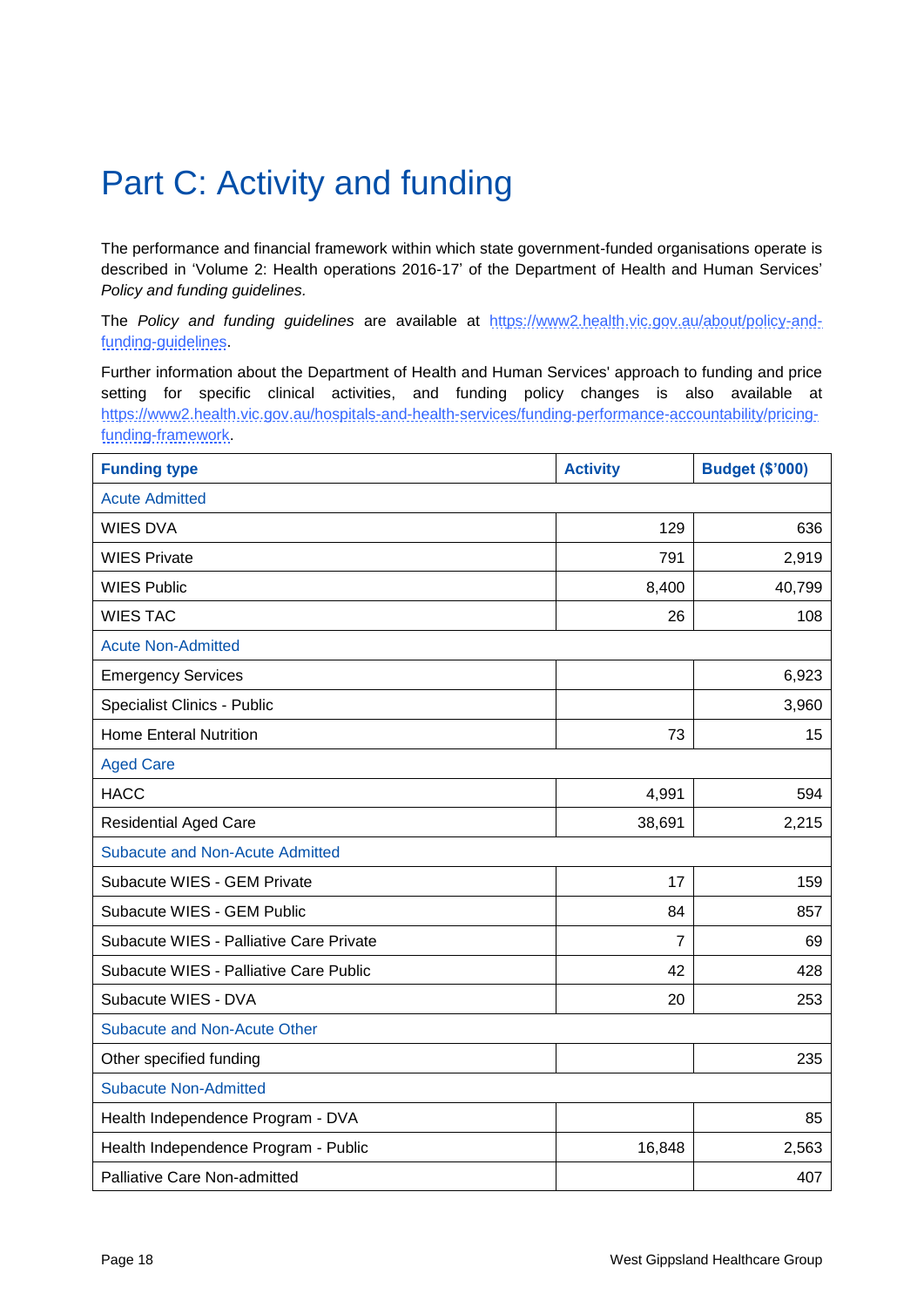| <b>Funding type</b>                      | <b>Activity</b> | <b>Budget (\$'000)</b> |
|------------------------------------------|-----------------|------------------------|
| <b>Primary Health</b>                    |                 |                        |
| Community Health / Primary Care Programs | 6,401           | 629                    |
| <b>Community Health Other</b>            |                 | 310                    |
| Other                                    |                 |                        |
| Other specified funding                  |                 | 590                    |
| <b>Health Workforce</b>                  | 34              | 2,173                  |
| <b>Total</b>                             |                 | 66,928                 |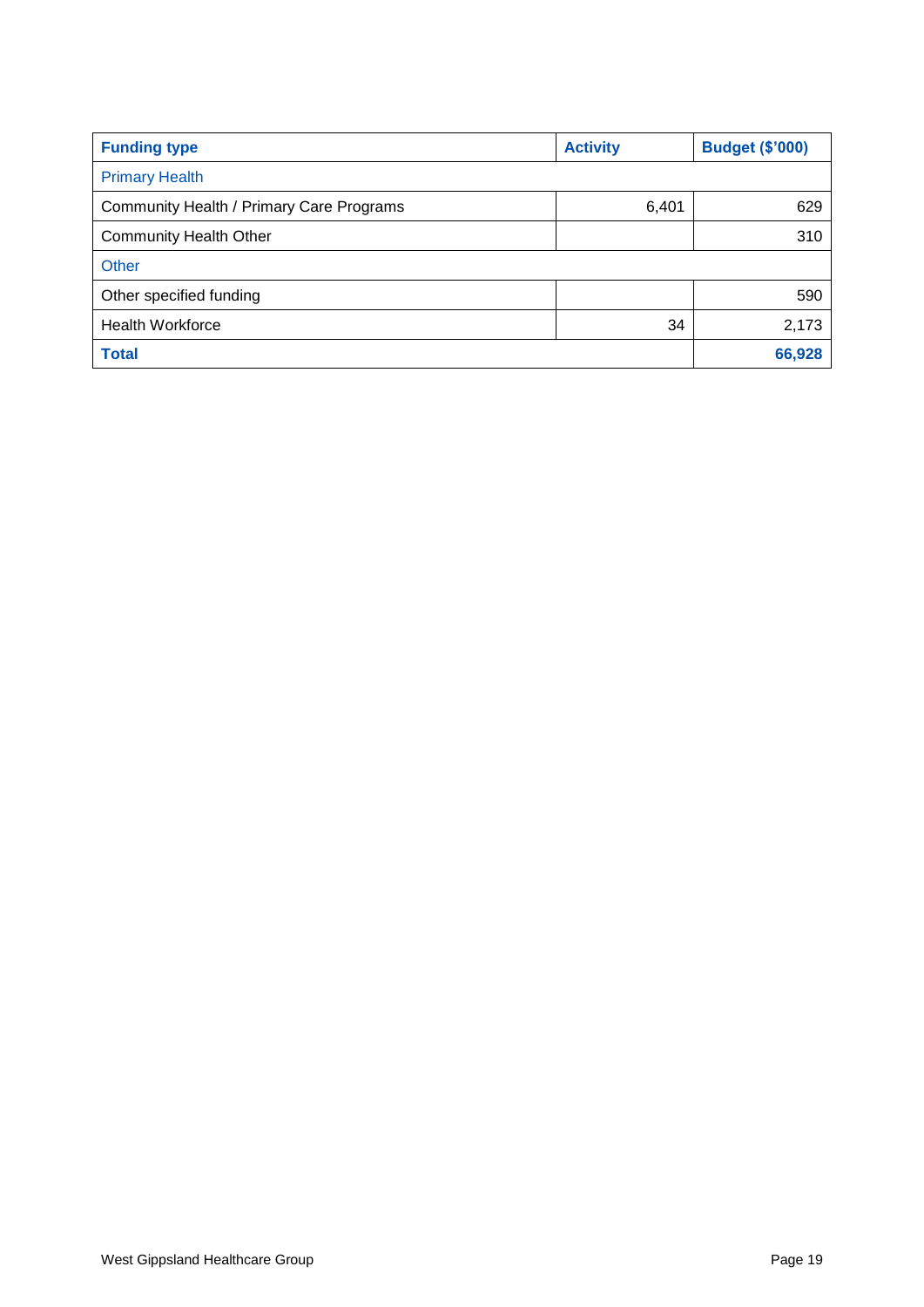## <span id="page-19-0"></span>Part D: Service Level Agreement for the purposes of the National Health Reform Agreement

The Victorian health system has faced a number of changes to Commonwealth funding since 2012-13. The changes to the funding arrangements announced in the 2014-15 Commonwealth Budget will continue to be applicable for the period 1 July 2016 to 30 June 2017 with funding continued to be linked to actual activity levels.

The Commonwealth funding contribution outlined in the 2016-17 Commonwealth Budget was based on estimates and has since been updated by the Administrator of the National Health Funding Pool, based on latest activity estimates from States and Territories. However, given that final funding amounts are based on actual activity, there may be adjustments to funding throughout the year as a result of reconciliations and other factors outlined below.

#### **Period: 1 July 2016 - 30 June 2017**

|                               | <b>Estimated National</b><br><b>Weighted Activity</b><br><b>Units</b> | <b>Total Funding (\$)</b> | <b>Provisional</b><br><b>Commonwealth</b><br>Percentage (%) |
|-------------------------------|-----------------------------------------------------------------------|---------------------------|-------------------------------------------------------------|
| <b>Activity Based Funding</b> | 13.516                                                                | 62,380,016                | 42.94                                                       |
| Other Funding                 |                                                                       | 5,159,271                 |                                                             |
| <b>Total</b>                  |                                                                       | 67,539,287                |                                                             |

Note:

- Estimated National Weighted Activity Units may be amended by the Department of Health and Human Services following the finalisation of the 2015-16 reconciliation by the Administrator of the National Health Funding Pool
- Provisional Commonwealth Contribution Percentage is subject to change following state-wide adjustments (i.e. cross border patient flows), the 2015-16 reconciliation and Commonwealth announcements (i.e. Mid-Year Economic and Fiscal Outlook 2016-17)
- Activity loadings are included in the Estimated National Weighted Activity Units (i.e. Paediatric, Indigenous, Remoteness, Intensive Care Unit, Private Patient Service Adjustment, and Private Patient Accommodation Adjustment)
- In situations where a change is required to the Part D, changes to the agreement will be actioned through an exchange of letters between the Department of Health and Human Services and the Health Service Chief Executive Officer.

Ambulance Victoria and Dental Health Services Victoria do not receive a Commonwealth funding contribution under the National Health Reform Agreement. Dental Health Services Victoria receives Commonwealth funding through the National Partnership Agreement.